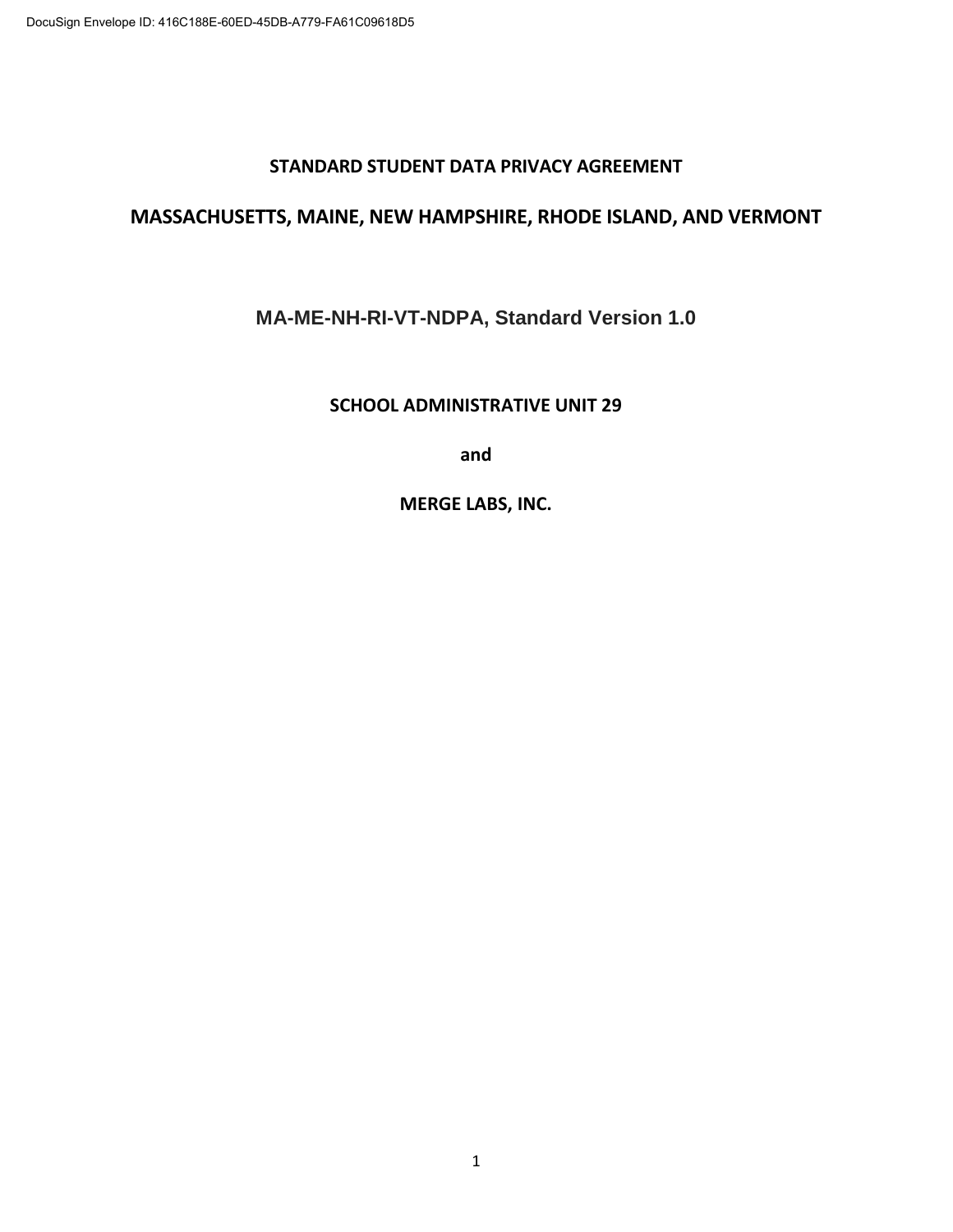This Student Data Privacy Agreement ("**DPA**") is entered into on the date of full execution (the "**Effective Date**") and is entered into by and between: School Administrative Unit 29, located at 193 Maple Ave, Keene, NH 03431 (the "**Local Education Agency**" or "**LEA**") and Merge Labs, Inc., located at 22211 IH 10 W Ste. 120, San Antonio, TX 78257 (the "**Provider**").

**WHEREAS**, the Provider is providing educational or digital services to LEA.

**WHEREAS**, the Provider and LEA recognize the need to protect personally identifiable student information and other regulated data exchanged between them as required by applicable laws and regulations, such as the Family Educational Rights and Privacy Act ("**FERPA**") at 20 U.S.C. § 1232g (34 CFR Part 99); the Children's Online Privacy Protection Act ("COPPA") at 15 U.S.C. § 6501-6506 (16 CFR Part 312), applicable state privacy laws and regulations and

**WHEREAS**, the Provider and LEA desire to enter into this DPA for the purpose of establishing their respective obligations and duties in order to comply with applicable laws and regulations.

**NOW THEREFORE**, for good and valuable consideration, LEA and Provider agree as follows:

1. A description of the Services to be provided, the categories of Student Data that may be provided by LEA to Provider, and other information specific to this DPA are contained in the Standard Clauses hereto.

#### 2. **Special Provisions.** *Check if Required*

If checked, the Supplemental State Terms and attached hereto as **Exhibit "G"** are hereby incorporated by reference into this DPA in their entirety.

 If Checked, the Provider, has signed **Exhibit "E"** to the Standard Clauses, otherwise known as General Offer of Privacy Terms

- 3. In the event of a conflict between the SDPC Standard Clauses, the State or Special Provisions will control. In the event there is conflict between the terms of the DPA and any other writing, including, but not limited to the Service Agreement and Provider Terms of Service or Privacy Policy the terms of this DPA shall control.
- 4. This DPA shall stay in effect for three years. Exhibit E will expire 3 years from the date the original DPA was signed.
- 5. The services to be provided by Provider to LEA pursuant to this DPA are detailed in **Exhibit "A"** (the "**Services**").
- 6. **Notices**. All notices or other communication required or permitted to be given hereunder may be given via e-mail transmission, or first-class mail, sent to the designated representatives below.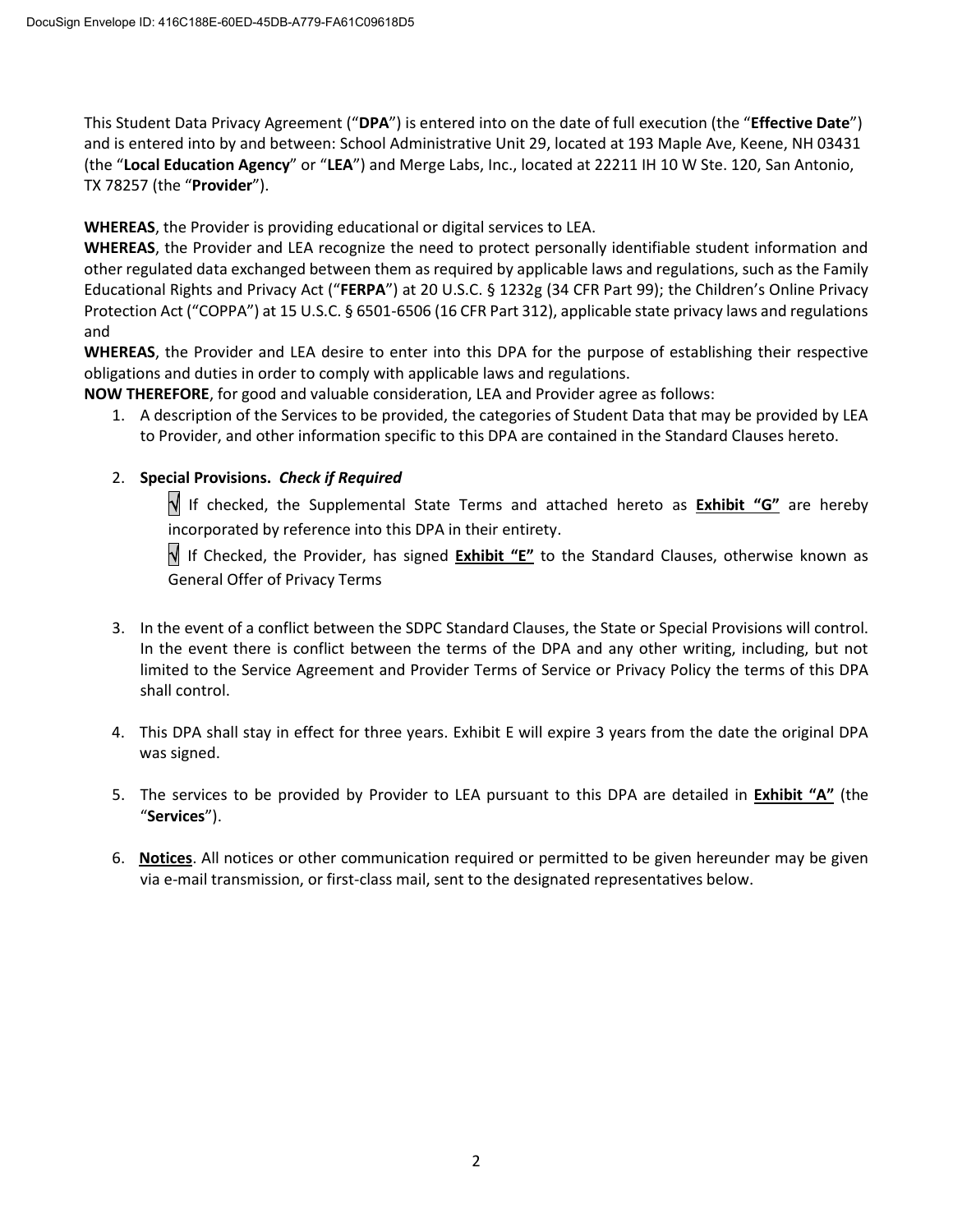#### **The designated representative for the Provider for this DPA is:**

Name: Andrew Trickett Title: Chief Financial Officer

Address: 22211 IH-10 West Suite 1206, San Antonio, TX 78257

Phone: (210) 580-4928

Email: andrew.trickett@mergeedu.com

#### **The designated representative for the LEA for this DPA is:**

Robert Milliken, IT Manager rmilliken@sau29.org 603-352-0640 SAU29 193 Maple Ave, Keene, NH 03431

**IN WITNESS WHEREOF**, LEA and Provider execute this DPA as of the Effective Date.

#### **SCHOOL ADMINISTRATIVE UNIT 29**

| Robert Milliken         |                                                                  |  |
|-------------------------|------------------------------------------------------------------|--|
| Date: 3/11/2022         |                                                                  |  |
|                         | Printed Name: Robert Milliken                                    |  |
|                         | Director of Technology<br>Title/Position: Director of Technology |  |
|                         |                                                                  |  |
| <b>MERGE LABS, INC.</b> |                                                                  |  |

-DocuSigned by:  $\text{By:}\n \underbrace{\text{Indrew} \text{Trickult}}_{\text{ADFE0B0F1DA60418...}}$ 

Date: 2/23/2022

Printed Name: **Andrew Trickett** 

Title/Position: Chief Financial Officer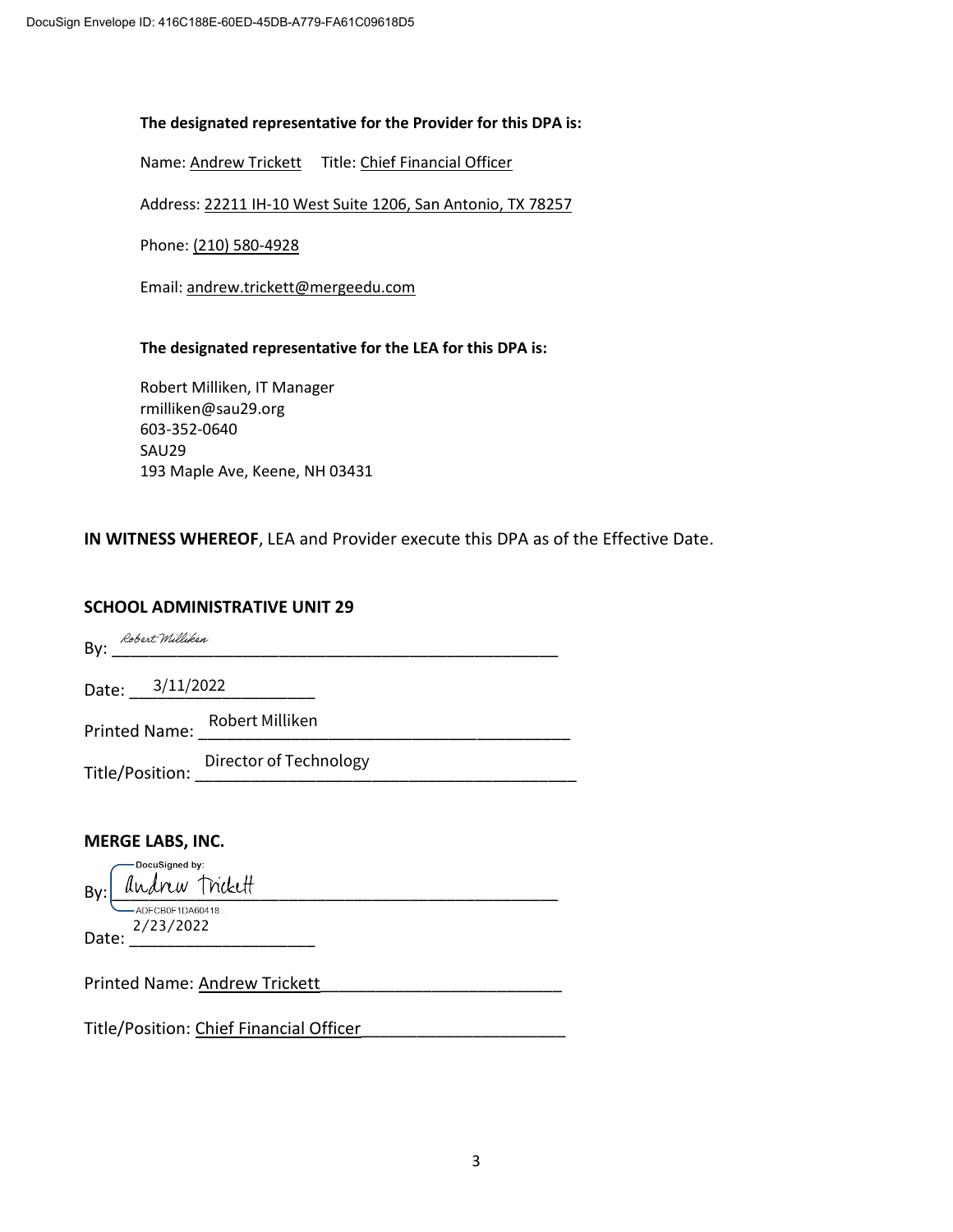#### **STANDARD CLAUSES**

Version 1.0

#### **ARTICLE I: PURPOSE AND SCOPE**

- **1. Purpose of DPA**. The purpose of this DPA is to describe the duties and responsibilities to protect Student Data including compliance with all applicable federal, state, and local privacy laws, rules, and regulations, all as may be amended from time to time. In performing these services, the Provider shall be considered a School Official with a legitimate educational interest, and performing services otherwise provided by the LEA. Provider shall be under the direct control and supervision of the LEA, with respect to its use of Student Data
- **2. Student Data to Be Provided**. In order to perform the Services described above, LEA shall provide Student Data as identified in the Schedule of Data, attached hereto as **Exhibit "B"**.
- **3. DPA Definitions**. The definition of terms used in this DPA is found in **Exhibit "C".** In the event of a conflict, definitions used in this DPA shall prevail over terms used in any other writing, including, but not limited to the Service Agreement, Terms of Service, Privacy Policies etc.

#### **ARTICLE II: DATA OWNERSHIP AND AUTHORIZED ACCESS**

- **1. Student Data Property of LEA**. All Student Data transmitted to the Provider pursuant to the Service Agreement is and will continue to be the property of and under the control of the LEA. The Provider further acknowledges and agrees that all copies of such Student Data transmitted to the Provider, including any modifications or additions or any portion thereof from any source, are subject to the provisions of this DPA in the same manner as the original Student Data. The Parties agree that as between them, all rights, including all intellectual property rights in and to Student Data contemplated per the Service Agreement, shall remain the exclusive property of the LEA. For the purposes of FERPA, the Provider shall be considered a School Official, under the control and direction of the LEA as it pertains to the use of Student Data, notwithstanding the above.
- **2. Parent Access**. To the extent required by law the LEA shall establish reasonable procedures by which a parent, legal guardian, or eligible student may review Education Records and/or Student Data correct erroneous information, and procedures for the transfer of student-generated content to a personal account, consistent with the functionality of services. Provider shall respond in a reasonably timely manner (and no later than forty five (45) days from the date of the request or pursuant to the time frame required under state law for an LEA to respond to a parent or student, whichever is sooner) to the LEA's request for Student Data in a student's records held by the Provider to view or correct as necessary. In the event that a parent of a student or other individual contacts the Provider to review any of the Student Data accessed pursuant to the Services, the Provider shall refer the parent or individual to the LEA, who will follow the necessary and proper procedures regarding the requested information.
- **3. Separate Account**. If Student-Generated Content is stored or maintained by the Provider, Provider shall, at the request of the LEA, transfer, or provide a mechanism for the LEA to transfer, said Student-Generated Content to a separate account created by the student.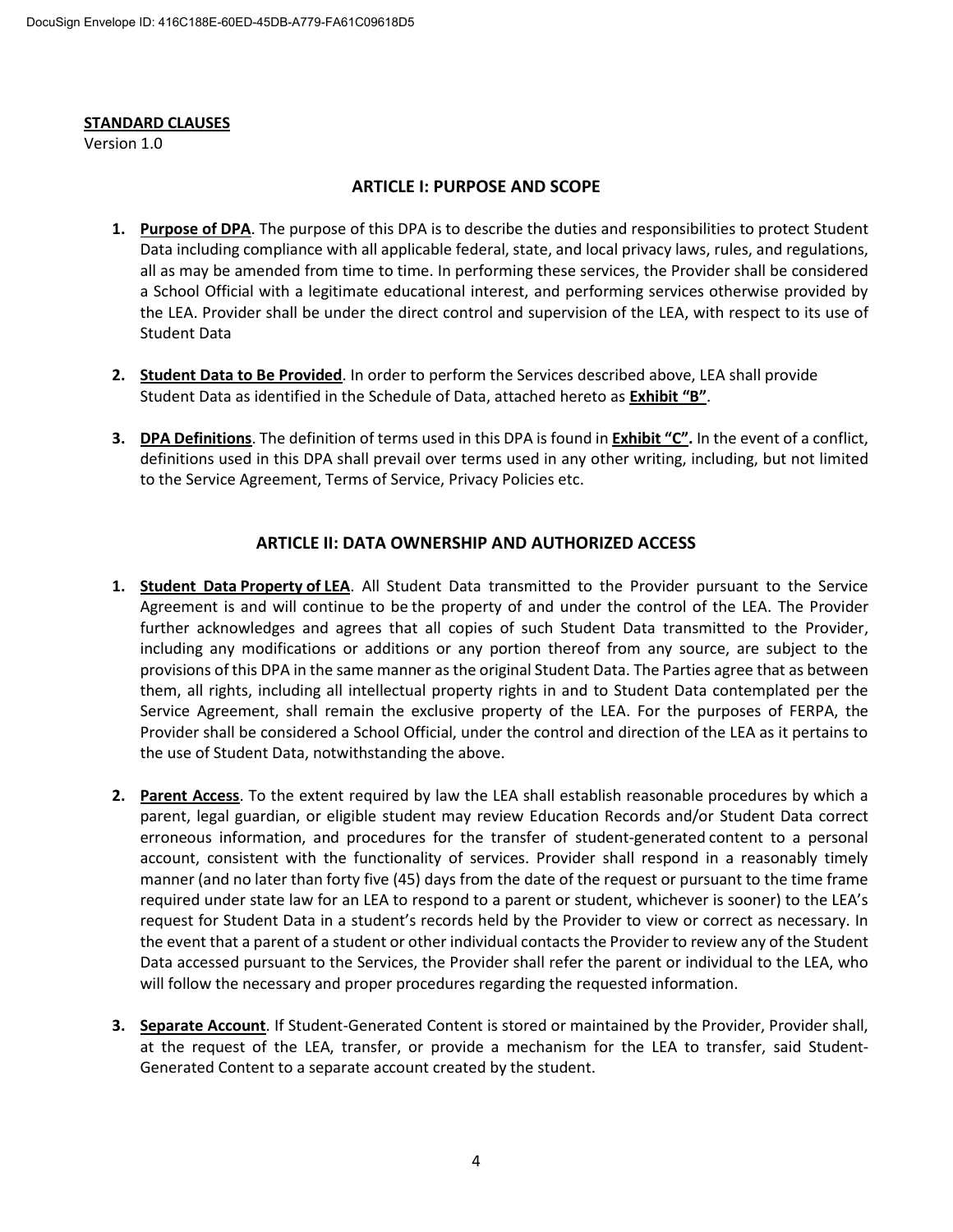- **4. Law Enforcement Requests**. Should law enforcement or other government entities ("Requesting Party(ies)") contact Provider with a request for Student Data held by the Provider pursuant to the Services, the Provider shall notify the LEA in advance of a compelled disclosure to the Requesting Party, unless lawfully directed by the Requesting Party not to inform the LEA of the request.
- **5. Subprocessors**. Provider shall enter into written agreements with all Subprocessors performing functions for the Provider in order for the Provider to provide the Services pursuant to the Service Agreement, whereby the Subprocessors agree to protect Student Data in a manner no less stringent than the terms of this DPA.

#### **ARTICLE III: DUTIES OF LEA**

- **1. Provide Data in Compliance with Applicable Laws**. LEA shall provide Student Data for the purposes of obtaining the Services in compliance with all applicable federal, state, and local privacy laws, rules, and regulations, all as may be amended from time to time.
- **2. Annual Notification of Rights**. If the LEA has a policy of disclosing Education Records and/or Student Data under FERPA (34 CFR § 99.31(a)(1)), LEA shall include a specification of criteria for determining who constitutes a school official and what constitutes a legitimate educational interest in its annual notification of rights.
- **3. Reasonable Precautions**. LEA shall take reasonable precautions to secure usernames, passwords, and any other means of gaining access to the services and hosted Student Data.
- **4. Unauthorized Access Notification**. LEA shall notify Provider promptly of any known unauthorized access. LEA will assist Provider in any efforts by Provider to investigate and respond to any unauthorized access.

#### **ARTICLE IV: DUTIES OF PROVIDER**

- **1. Privacy Compliance**. The Provider shall comply with all applicable federal, state, and local laws, rules, and regulations pertaining to Student Data privacy and security, all as may be amended from time to time.
- **2. Authorized Use**. The Student Data shared pursuant to the Service Agreement, including persistent unique identifiers, shall be used for no purpose other than the Services outlined in Exhibit A or stated in the Service Agreement and/or otherwise authorized under the statutes referred to herein this DPA.
- **3. Provider Employee Obligation**. Provider shall require all of Provider's employees and agents who have access to Student Data to comply with all applicable provisions of this DPA with respect to the Student Data shared under the Service Agreement. Provider agrees to require and maintain an appropriate confidentiality agreement from each employee or agent with access to Student Data pursuant to the Service Agreement.
- **4. No Disclosure**. Provider acknowledges and agrees that it shall not make any re-disclosure of any Student Data or any portion thereof, including without limitation, user content or other non-public information and/or personally identifiable information contained in the Student Data other than as directed or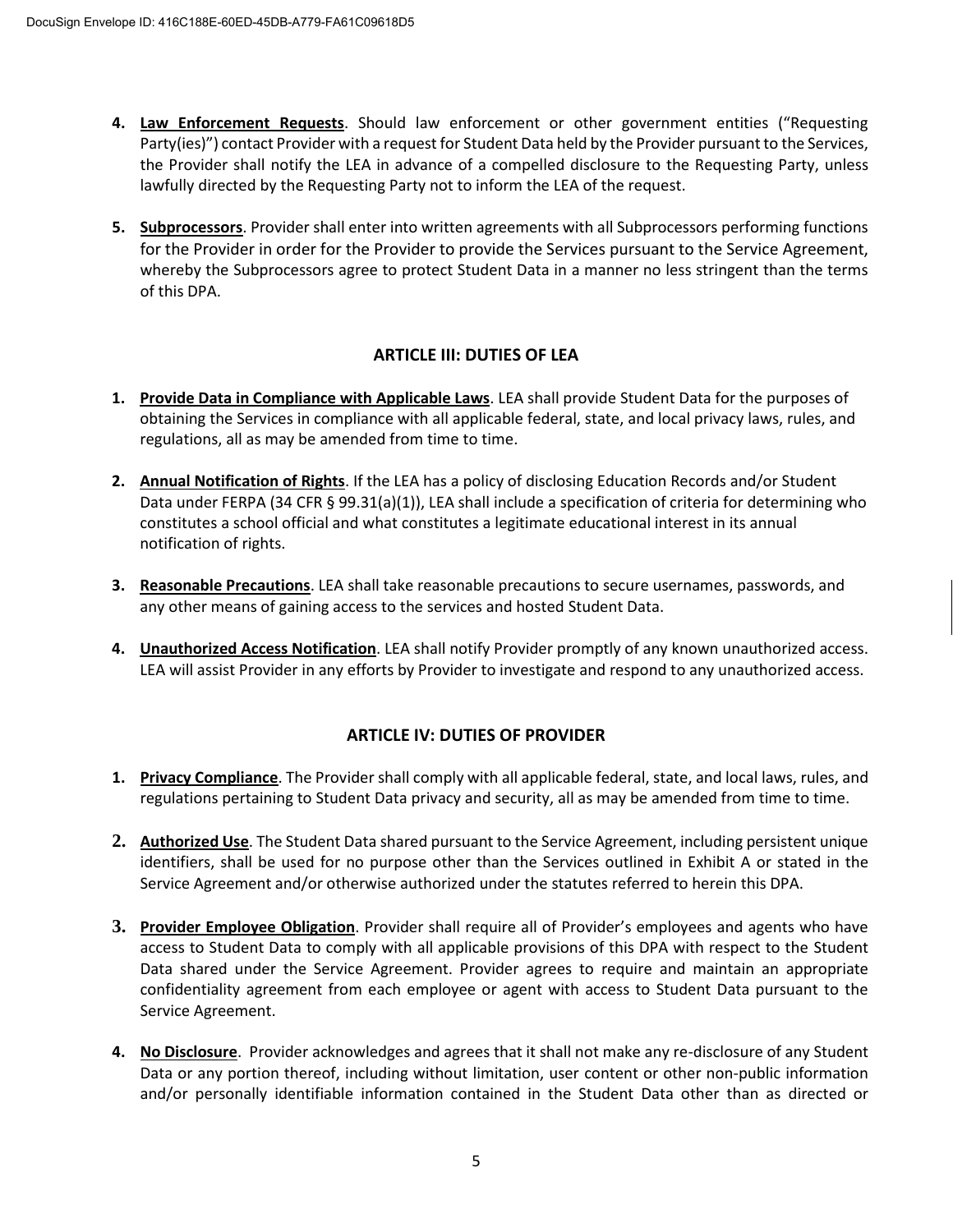permitted by the LEA or this DPA. This prohibition against disclosure shall not apply to aggregate summaries of De-Identified information, Student Data disclosed pursuant to a lawfully issued subpoena or other legal process, or to subprocessors performing services on behalf of the Provider pursuant to this DPA. Provider will not Sell Student Data to any third party.

- **5. De-Identified Data**: Provider agrees not to attempt to re-identify de-identified Student Data. De-Identified Data may be used by the Provider for those purposes allowed under FERPA and the following purposes: (1) assisting the LEA or other governmental agencies in conducting research and other studies; and (2) research and development of the Provider's educational sites, services, or applications, and to demonstrate the effectiveness of the Services; and (3) for adaptive learning purpose and for customized student learning. Provider's use of De-Identified Data shall survive termination of this DPA or any request by LEA to return or destroy Student Data. Except for Subprocessors, Provider agrees not to transfer deidentified Student Data to any party unless (a) that party agrees in writing not to attempt re-identification, and (b) prior written notice has been given to the LEA who has provided prior written consent for such transfer. Prior to publishing any document that names the LEA explicitly or indirectly, the Provider shall obtain the LEA's written approval of the manner in which de-identified data is presented.
- **6. Disposition of Data**. Upon written request from the LEA, Provider shall dispose of or provide a mechanism for the LEA to transfer Student Data obtained under the Service Agreement, within sixty (60) days of the date of said request and according to a schedule and procedure as the Parties may reasonably agree. Upon termination of this DPA, if no written request from the LEA is received, Provider shall dispose of all Student Data after providing the LEA with reasonable prior notice. The duty to dispose of Student Data shall not extend to Student Data that had been De-Identified or placed in a separate student account pursuant to section II 3. The LEA may employ a "Directive for Disposition of Data" form, a copy of which is attached hereto as **Exhibit "D"**. If the LEA and Provider employ Exhibit "D," no further written request or notice is required on the part of either party prior to the disposition of Student Data described in Exhibit "D.
- **7. Advertising Limitations.** Provider is prohibited from using, disclosing, or selling Student Data to (a) inform, influence, or enable Targeted Advertising; or (b) develop a profile of a student, family member/guardian or group, for any purpose other than providing the Service to LEA. This section does not prohibit Provider from using Student Data (i) for adaptive learning or customized student learning (including generating personalized learning recommendations); or (ii) to make product recommendations to teachers or LEA employees; or (iii) to notify account holders about new education product updates, features, or services or from otherwise using Student Data as permitted in this DPA and its accompanying exhibits

#### **ARTICLE V: DATA PROVISIONS**

- **1. Data Storage**. Where required by applicable law, Student Data shall be stored within the United States. Upon request of the LEA, Provider will provide a list of the locations where Student Data is stored.
- **2. Audits.** No more than once a year, or following unauthorized access, upon receipt of a written request from the LEA with at least ten (10) business days' notice and upon the execution of an appropriate confidentiality agreement, the Provider will allow the LEA to audit the security and privacy measures that are in place to ensure protection of Student Data or any portion thereof as it pertains to the delivery of services to the LEA . The Provider will cooperate reasonably with the LEA and any local, state, or federal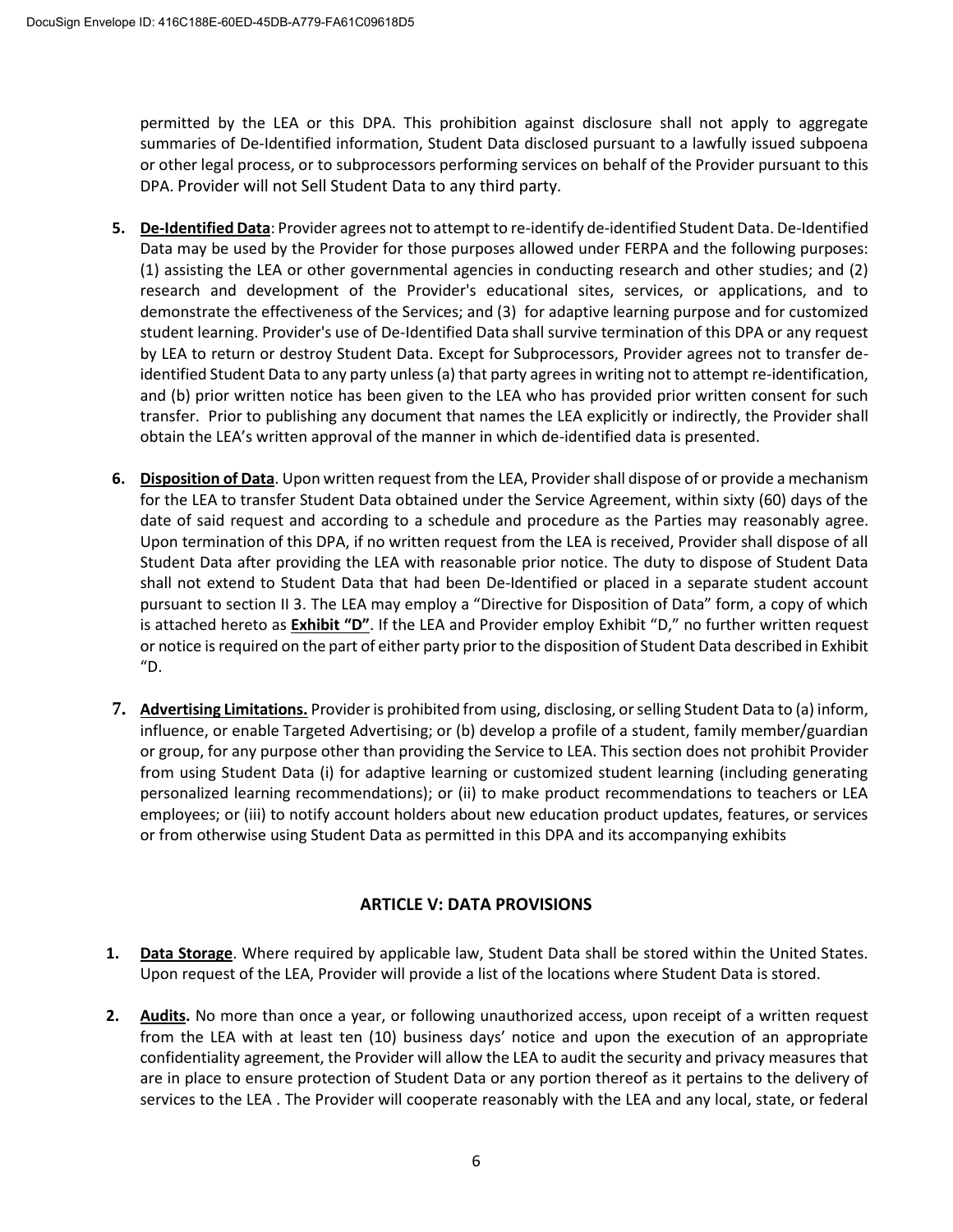agency with oversight authority or jurisdiction in connection with any audit or investigation of the Provider and/or delivery of Services to students and/or LEA, and shall provide reasonable access to the Provider's facilities, staff, agents and LEA's Student Data and all records pertaining to the Provider, LEA and delivery of Services to the LEA. Failure to reasonably cooperate shall be deemed a material breach of the DPA.

- **3. Data Security**. The Provider agrees to utilize administrative, physical, and technical safeguards designed to protect Student Data from unauthorized access, disclosure, acquisition, destruction, use, or modification. The Provider shall adhere to any applicable law relating to data security. The provider shall implement an adequate Cybersecurity Framework based on one of the nationally recognized standards set forth in **Exhibit "F"**. Exclusions, variations, or exemptions to the identified Cybersecurity Framework must be detailed in an attachment. Additionally, Provider may choose to further detail its security programs and measures that augment or are in addition to the Cybersecurity Framework in **Exhibit "F"**. Provider shall provide, in the Standard Schedule to the DPA, contact information of an employee who LEA may contact if there are any data security concerns or questions.
- **4. Data Breach**. In the event of an unauthorized release, disclosure or acquisition of Student Data that compromises the security, confidentiality or integrity of the Student Data maintained by the Provider the Provider shall provide notification to LEA within seventy-two (72) hours of confirmation of the incident, unless notification within this time limit would disrupt investigation of the incident by law enforcement. In such an event, notification shall be made within a reasonable time after the incident. Provider shall follow the following process:
	- (1) The security breach notification described above shall include, at a minimum, the following information to the extent known by the Provider and as it becomes available:
		- i. The name and contact information of the reporting LEA subject to this section.
		- ii. A list of the types of personal information that were or are reasonably believed to have been the subject of a breach.
		- iii. If the information is possible to determine at the time the notice is provided, then either (1) the date of the breach, (2) the estimated date of the breach, or (3) the date range within which the breach occurred. The notification shall also include the date of the notice.
		- iv. Whether the notification was delayed as a result of a law enforcement investigation, if that information is possible to determine at the time the notice is provided; and
		- v. A general description of the breach incident, if that information is possible to determine at the time the notice is provided.
	- (2) Provider agrees to adhere to all federal and state requirements with respect to a data breach related to the Student Data, including, when appropriate or required, the required responsibilities and procedures for notification and mitigation of any such data breach.
	- (3) Provider further acknowledges and agrees to have a written incident response plan that reflects best practices and is consistent with industry standards and federal and state law for responding to a data breach, breach of security, privacy incident or unauthorized acquisition or use of Student Data or any portion thereof, including personally identifiable information and agrees to provide LEA, upon request, with a summary of said written incident response plan.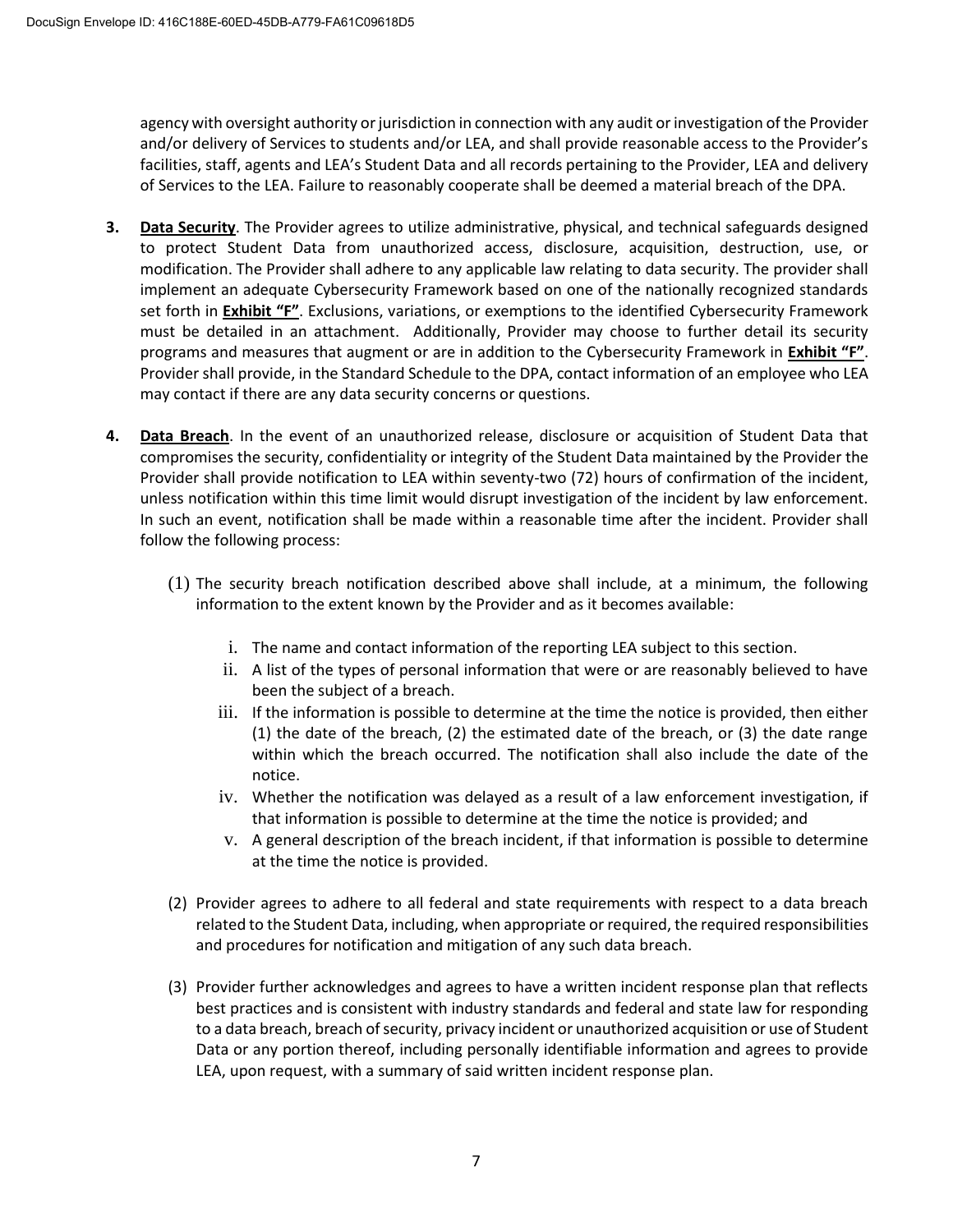- (4) LEA shall provide notice and facts surrounding the breach to the affected students, parents or guardians.
- (5) In the event of a breach originating from LEA's use of the Service, Provider shall cooperate with LEA to the extent necessary to expeditiously secure Student Data.

#### **ARTICLE VI: GENERAL OFFER OF TERMS**

Provider may, by signing the attached form of "General Offer of Privacy Terms" (General Offer, attached hereto as **Exhibit "E"**), be bound by the terms of **Exhibit "E"** to any other LEA who signs the acceptance on said Exhibit. The form is limited by the terms and conditions described therein.

#### **ARTICLE VII: MISCELLANEOUS**

- **1. Termination**. In the event that either Party seeks to terminate this DPA, they may do so by mutual written consent so long as the Service Agreement has lapsed or has been terminated. Either party may terminate this DPA and any service agreement or contract if the other party breaches any terms of this DPA.
- **2. Effect of Termination Survival**. If the Service Agreement is terminated, the Provider shall destroy all of LEA's Student Data pursuant to Article IV, section 6.
- **3. Priority of Agreements**. This DPA shall govern the treatment of Student Data in order to comply with the privacy protections, including those found in FERPA and all applicable privacy statutes identified in this DPA. In the event there is conflict between the terms of the DPA and the Service Agreement, Terms of Service, Privacy Policies, or with any other bid/RFP, license agreement, or writing, the terms of this DPA shall apply and take precedence. In the event of a conflict between the SDPC Standard Clauses and the Supplemental State Terms, the Supplemental State Terms will control. Except as described in this paragraph herein, all other provisions of the Service Agreement shall remain in effect.
- **4. Entire Agreement**. This DPA and the Service Agreement constitute the entire agreement of the Parties relating to the subject matter hereof and supersedes all prior communications, representations, or agreements, oral or written, by the Parties relating thereto. This DPA may be amended and the observance of any provision of this DPA may be waived (either generally or in any particular instance and either retroactively or prospectively) only with the signed written consent of both Parties. Neither failure nor delay on the part of any Party in exercising any right, power, or privilege hereunder shall operate as a waiver of such right, nor shall any single or partial exercise of any such right, power, or privilege preclude any further exercise thereof or the exercise of any other right, power, or privilege.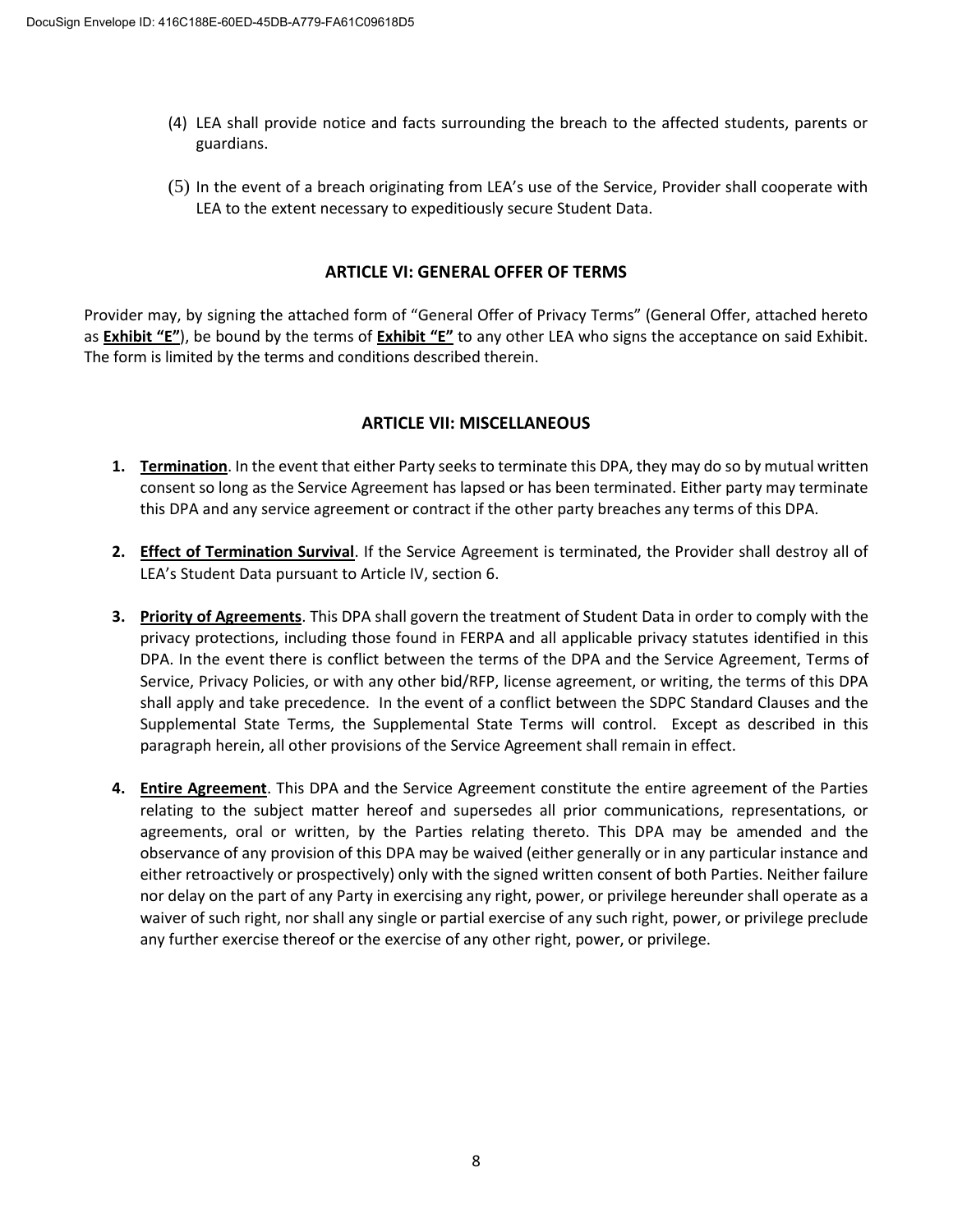- **5. Severability**. Any provision of this DPA that is prohibited or unenforceable in any jurisdiction shall, as to such jurisdiction, be ineffective to the extent of such prohibition or unenforceability without invalidating the remaining provisions of this DPA, and any such prohibition or unenforceability in any jurisdiction shall not invalidate or render unenforceable such provision in any other jurisdiction. Notwithstanding the foregoing, if such provision could be more narrowly drawn so as not to be prohibited or unenforceable in such jurisdiction while, at the same time, maintaining the intent of the Parties, it shall, as to such jurisdiction, be so narrowly drawn without invalidating the remaining provisions of this DPA or affecting the validity or enforceability of such provision in any other jurisdiction.
- **6. Governing Law; Venue and Jurisdiction**. THIS DPA WILL BE GOVERNED BY AND CONSTRUED IN ACCORDANCE WITH THE LAWS OF THE STATE OF THE LEA, WITHOUT REGARD TO CONFLICTS OF LAW PRINCIPLES. EACH PARTY CONSENTS AND SUBMITS TO THE SOLE AND EXCLUSIVE JURISDICTION TO THE STATE AND FEDERAL COURTS FOR THE COUNTY OF THE LEA FOR ANY DISPUTE ARISING OUT OF OR RELATING TO THIS DPA OR THE TRANSACTIONS CONTEMPLATED HEREBY.
- **7. Successors Bound**: This DPA is and shall be binding upon the respective successors in interest to Provider in the event of a merger, acquisition, consolidation or other business reorganization or sale of all or substantially all of the assets of such business In the event that the Provider sells, merges, or otherwise disposes of its business to a successor during the term of this DPA, the Provider shall provide written notice to the LEA no later than sixty (60) days after the closing date of sale, merger, or disposal. Such notice shall include a written, signed assurance that the successor will assume the obligations of the DPA and any obligations with respect to Student Data within the Service Agreement. The LEA has the authority to terminate the DPA if it disapproves of the successor to whom the Provider is selling, merging, or otherwise disposing of its business.
- **8. Authority.** Each party represents that it is authorized to bind to the terms of this DPA, including confidentiality and destruction of Student Data and any portion thereof contained therein, all related or associated institutions, individuals, employees or contractors who may have access to the Student Data and/or any portion thereof.
- **9. Waiver**. No delay or omission by either party to exercise any right hereunder shall be construed as a waiver of any such right and both parties reserve the right to exercise any such right from time to time, as often as may be deemed expedient.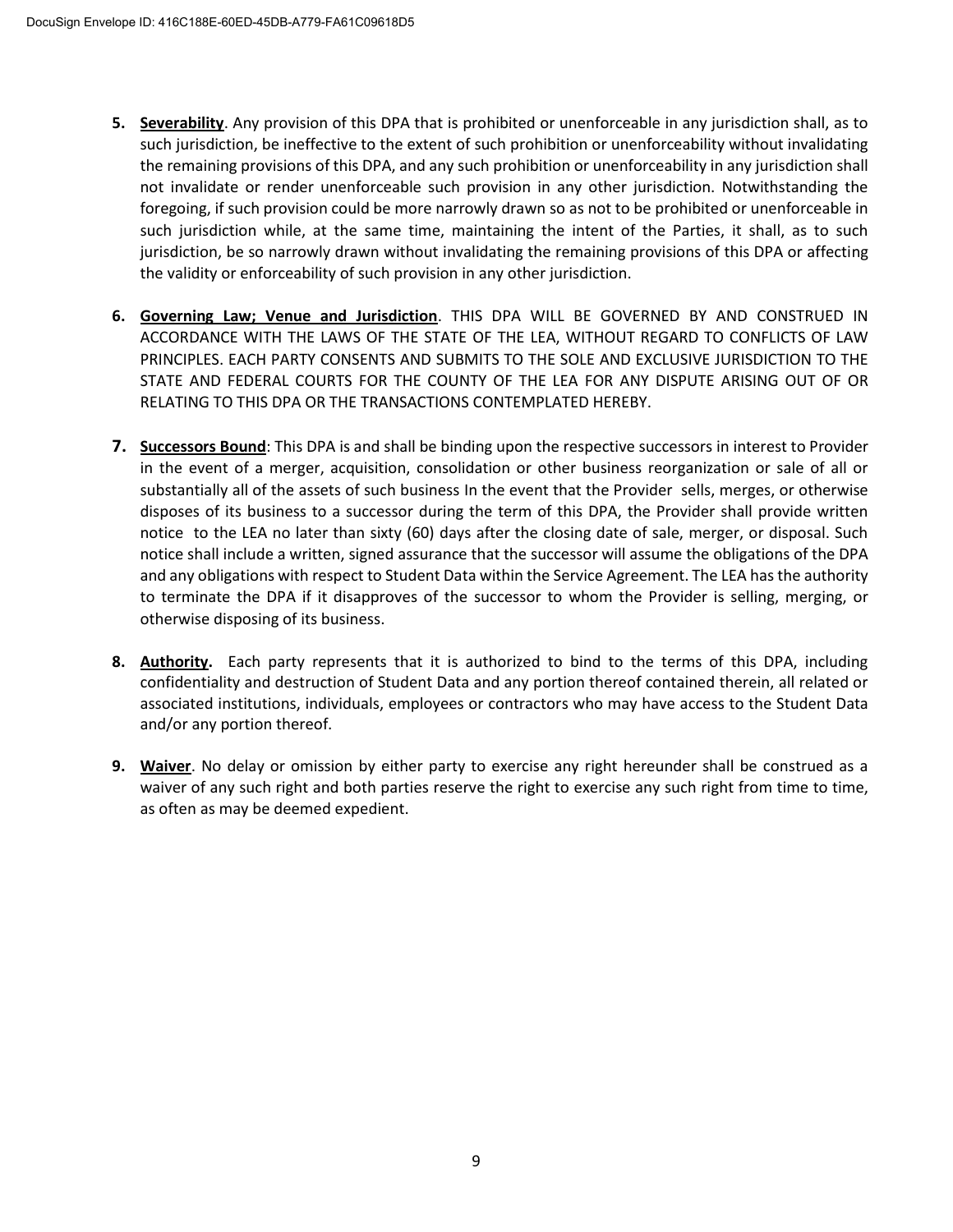#### **EXHIBIT "A"**

#### **DESCRIPTION OF SERVICES**

**MERGE EDU** is a subscription-based AR/VR platform for teaching science and STEM, as well as future ready programs. This Agreement pertains only to paid subscriptions of Schoolwide and/or Classroom licenses for the full Merge EDU platform. LEA explicitly acknowledges that this Agreement does NOT govern purchases of consumer versions of component apps that are purchased by teachers, staff, students or parents. Such consumer versions will be governed by Provider's privacy policy, as posted on its public website.

LEA explicitly approves of Google and Digital Ocean as Subprocessors to provide the Services.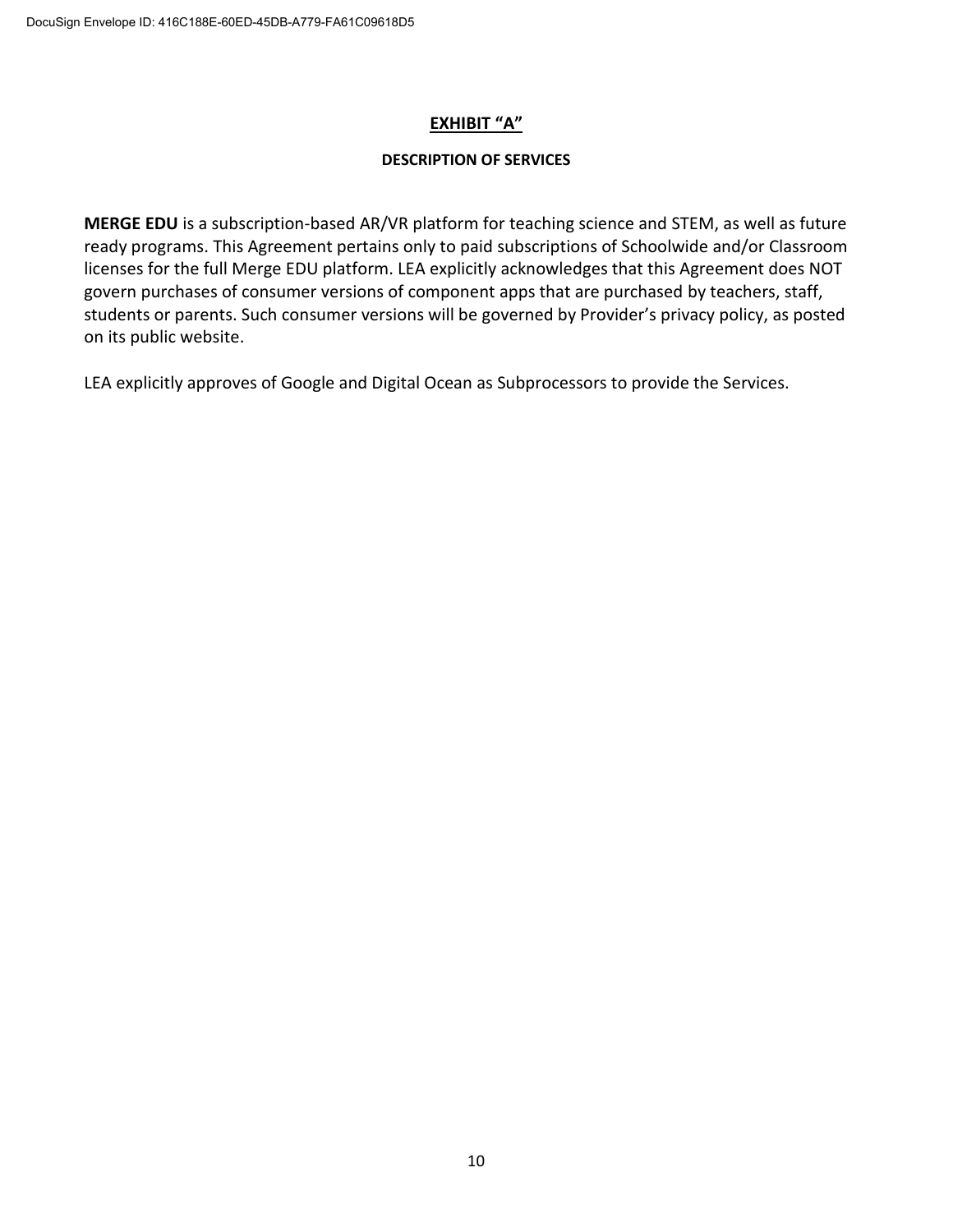| <b>Category of Data</b>                     | <b>Elements</b>                                                         | <b>Check if Used</b><br>by Your<br><b>System</b> |
|---------------------------------------------|-------------------------------------------------------------------------|--------------------------------------------------|
| Application                                 | IP Addresses of users, Use of cookies, etc.                             | X                                                |
| <b>Technology Meta Data</b>                 | Other application technology meta data-Please specify:<br><b>UDID</b>   | X                                                |
| <b>Application Use</b><br><b>Statistics</b> | Meta data on user interaction with application                          | X                                                |
| Assessment                                  | Standardized test scores                                                |                                                  |
|                                             | Observation data                                                        |                                                  |
|                                             | Other assessment data-Please specify:                                   |                                                  |
| Attendance                                  | Student school (daily) attendance data                                  |                                                  |
|                                             | Student class attendance data                                           |                                                  |
| Communications                              | Online communications captured (emails, blog entries)                   |                                                  |
| Conduct                                     | Conduct or behavioral data                                              |                                                  |
| Demographics                                | Date of Birth                                                           |                                                  |
|                                             | Place of Birth                                                          |                                                  |
|                                             | Gender                                                                  |                                                  |
|                                             | Ethnicity or race                                                       |                                                  |
|                                             | Language information (native, or primary language spoken by<br>student) |                                                  |
|                                             | Other demographic information-Please specify:                           |                                                  |
| Enrollment                                  | Student school enrollment                                               |                                                  |
|                                             | Student grade level                                                     |                                                  |
|                                             | Homeroom                                                                |                                                  |
|                                             | Guidance counselor                                                      |                                                  |
|                                             | Specific curriculum programs                                            |                                                  |
|                                             | Year of graduation                                                      |                                                  |
|                                             | Other enrollment information-Please specify:                            |                                                  |
|                                             | Address                                                                 |                                                  |

#### **EXHIBIT "B" SCHEDULE OF DATA**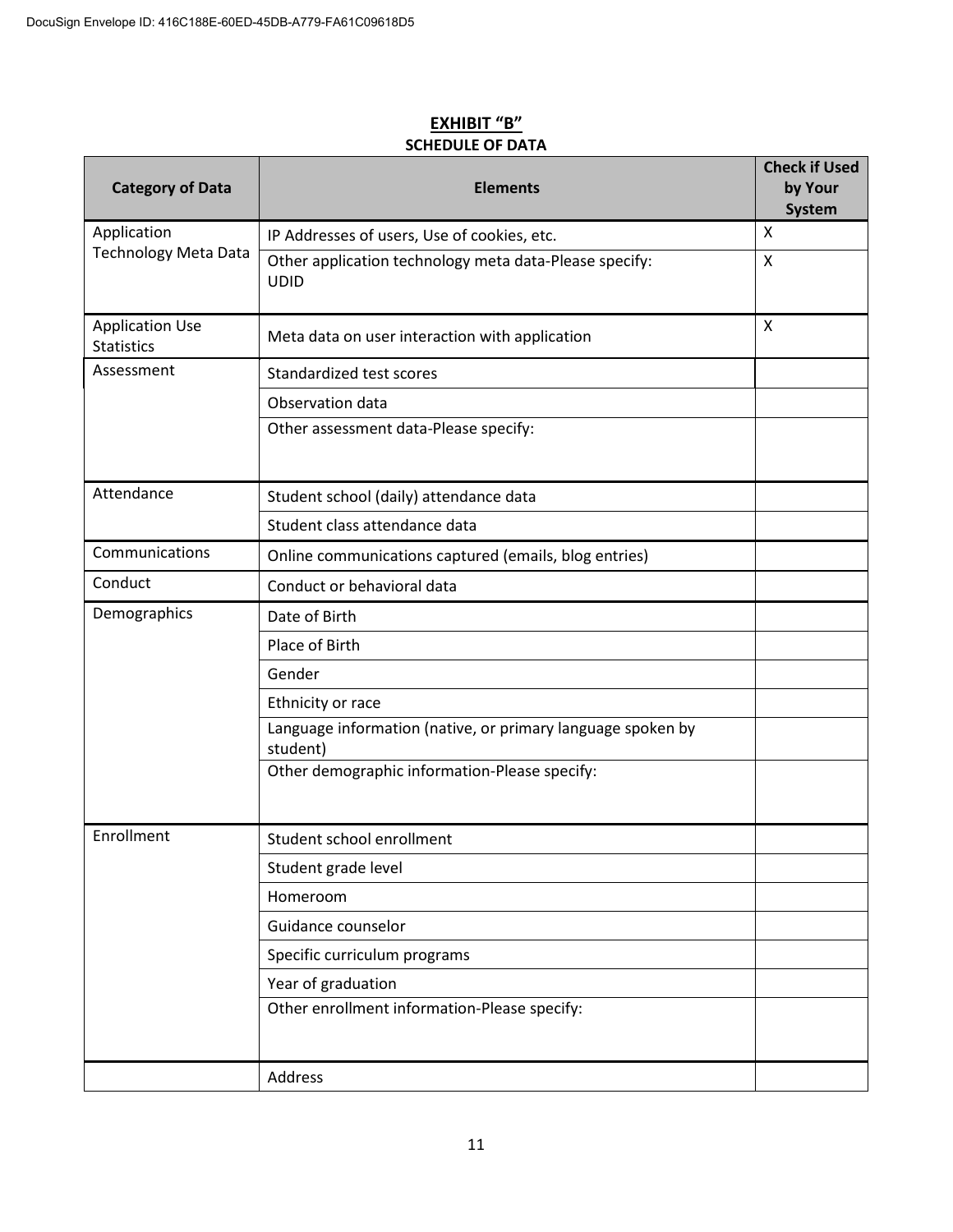| <b>Category of Data</b>                                                                                                                                    | <b>Elements</b>                                                                     |                          |
|------------------------------------------------------------------------------------------------------------------------------------------------------------|-------------------------------------------------------------------------------------|--------------------------|
| Parent/Guardian<br><b>Contact Information</b>                                                                                                              | Email                                                                               |                          |
|                                                                                                                                                            | Phone                                                                               |                          |
| Parent/Guardian ID                                                                                                                                         | Parent ID number (created to link parents to students)                              |                          |
| Parent/Guardian<br>Name                                                                                                                                    | First and/or Last                                                                   |                          |
| Schedule                                                                                                                                                   | Student scheduled courses                                                           | X (see note in<br>Other) |
|                                                                                                                                                            | Teacher names                                                                       | X (see note in<br>Other) |
| Special Indicator                                                                                                                                          | English language learner information                                                |                          |
|                                                                                                                                                            | Low income status                                                                   |                          |
|                                                                                                                                                            | Medical alerts/ health data                                                         |                          |
|                                                                                                                                                            | Student disability information                                                      |                          |
|                                                                                                                                                            | Specialized education services (IEP or 504)                                         |                          |
|                                                                                                                                                            | Living situations (homeless/foster care)                                            |                          |
|                                                                                                                                                            | Other indicator information-Please specify:                                         |                          |
| <b>Student Contact</b>                                                                                                                                     | Address                                                                             |                          |
| Information                                                                                                                                                | Email                                                                               | X (school<br>email)      |
|                                                                                                                                                            | Phone                                                                               |                          |
| <b>Student Identifiers</b>                                                                                                                                 | Local (School district) ID number                                                   |                          |
|                                                                                                                                                            | State ID number                                                                     |                          |
|                                                                                                                                                            | Provider/App assigned student ID number                                             |                          |
|                                                                                                                                                            | Student app username                                                                | X (see note in<br>Other) |
|                                                                                                                                                            | Student app passwords                                                               | X (see note in<br>Other) |
| <b>Student Name</b>                                                                                                                                        | First and/or Last                                                                   | X (see note in<br>Other) |
| Program/application performance (typing program-student types 60<br>Student In App<br>Performance<br>wpm, reading program-student reads below grade level) |                                                                                     |                          |
| <b>Student Program</b><br>Membership                                                                                                                       | Academic or extracurricular activities a student may belong to or<br>participate in |                          |
| <b>Student Survey</b><br>Responses                                                                                                                         | Student responses to surveys or questionnaires                                      |                          |
| Student work                                                                                                                                               | Student generated content; writing, pictures, etc.                                  |                          |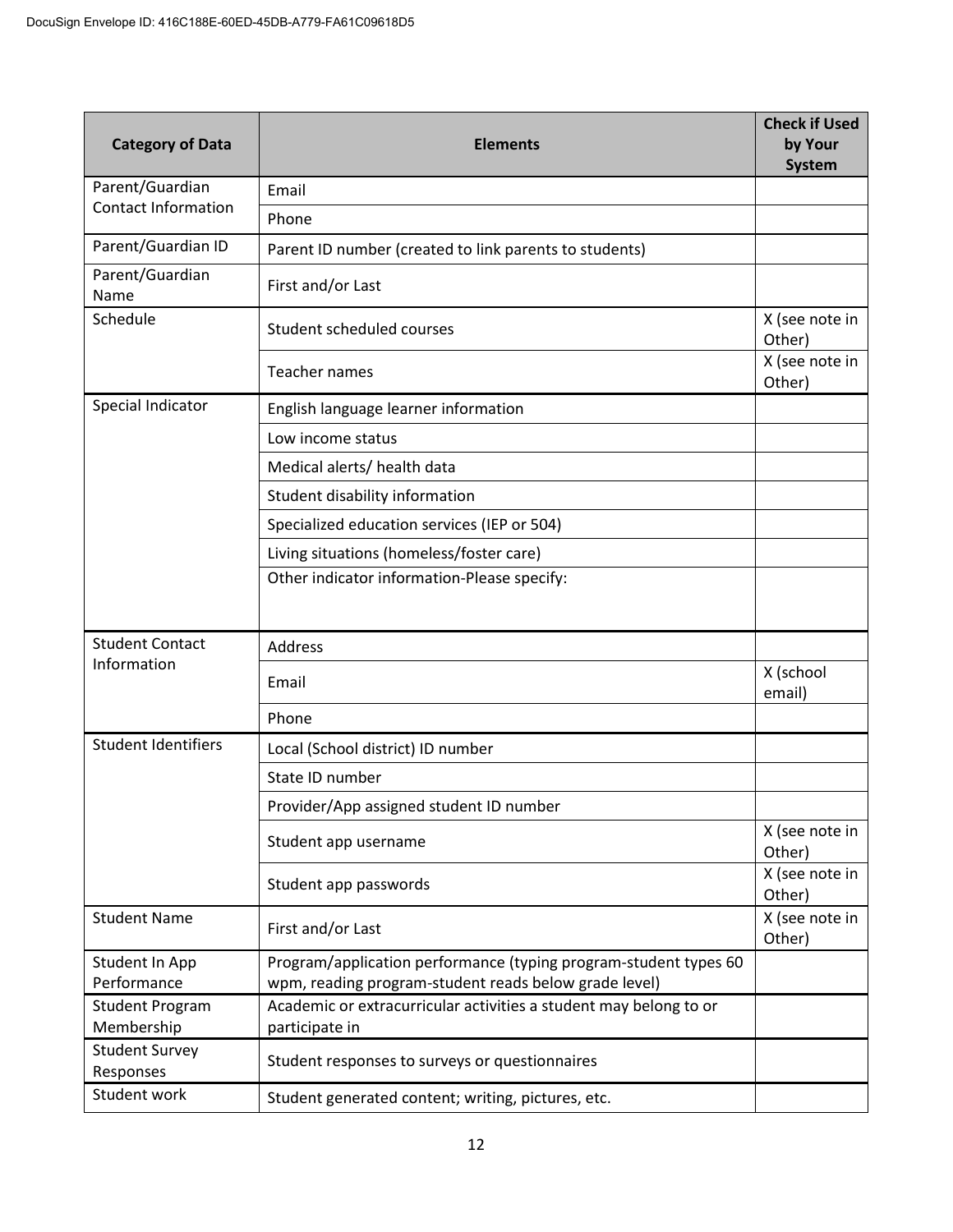| <b>Category of Data</b> | <b>Elements</b>                                                                                           |   |
|-------------------------|-----------------------------------------------------------------------------------------------------------|---|
|                         | Other student work data -Please specify:<br>Completion of activities for simulations; 3D objects uploaded | X |
| Transcript              | Student course grades                                                                                     |   |
|                         | Student course data                                                                                       |   |
|                         | Student course grades/ performance scores                                                                 |   |
|                         | Other transcript data - Please specify:                                                                   |   |
| Transportation          | Student bus assignment                                                                                    |   |
|                         | Student pick up and/or drop off location                                                                  |   |
|                         | Student bus card ID number                                                                                |   |
|                         | Other transportation data - Please specify:                                                               |   |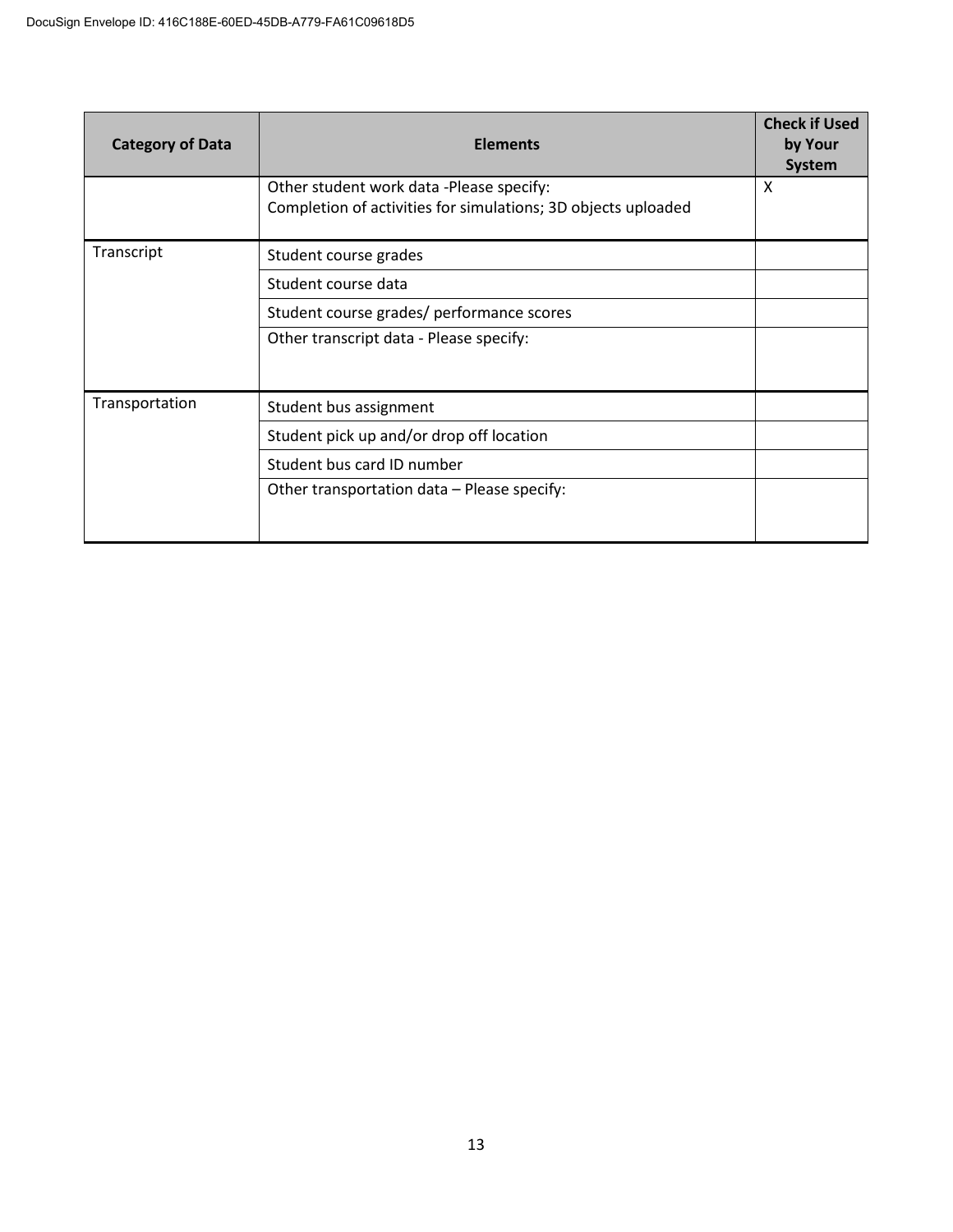| <b>Category of Data</b> | <b>Elements</b>                                                                                                                                                                                 | <b>Check if Used</b><br>by Your<br>System |
|-------------------------|-------------------------------------------------------------------------------------------------------------------------------------------------------------------------------------------------|-------------------------------------------|
| Other                   | Please list each additional data element used, stored, or collected by<br>your application:                                                                                                     | X                                         |
|                         | LEA has full discretion on how to name "Classes" (to which teachers<br>and students may be associated). Such names could include class<br>names, teacher names and times.                       |                                           |
|                         | Depending upon how LEA elects to enable access (e.g., via LEA's<br>single sign-on tools or with application-specific usernames), Provider<br>may utilize Provider-specific usernames/passwords. |                                           |
|                         |                                                                                                                                                                                                 |                                           |
|                         |                                                                                                                                                                                                 |                                           |
|                         |                                                                                                                                                                                                 |                                           |
|                         |                                                                                                                                                                                                 |                                           |
|                         |                                                                                                                                                                                                 |                                           |
|                         |                                                                                                                                                                                                 |                                           |
|                         |                                                                                                                                                                                                 |                                           |
| None                    | No Student Data collected at this time. Provider will immediately<br>notify LEA if this designation is no longer applicable.                                                                    |                                           |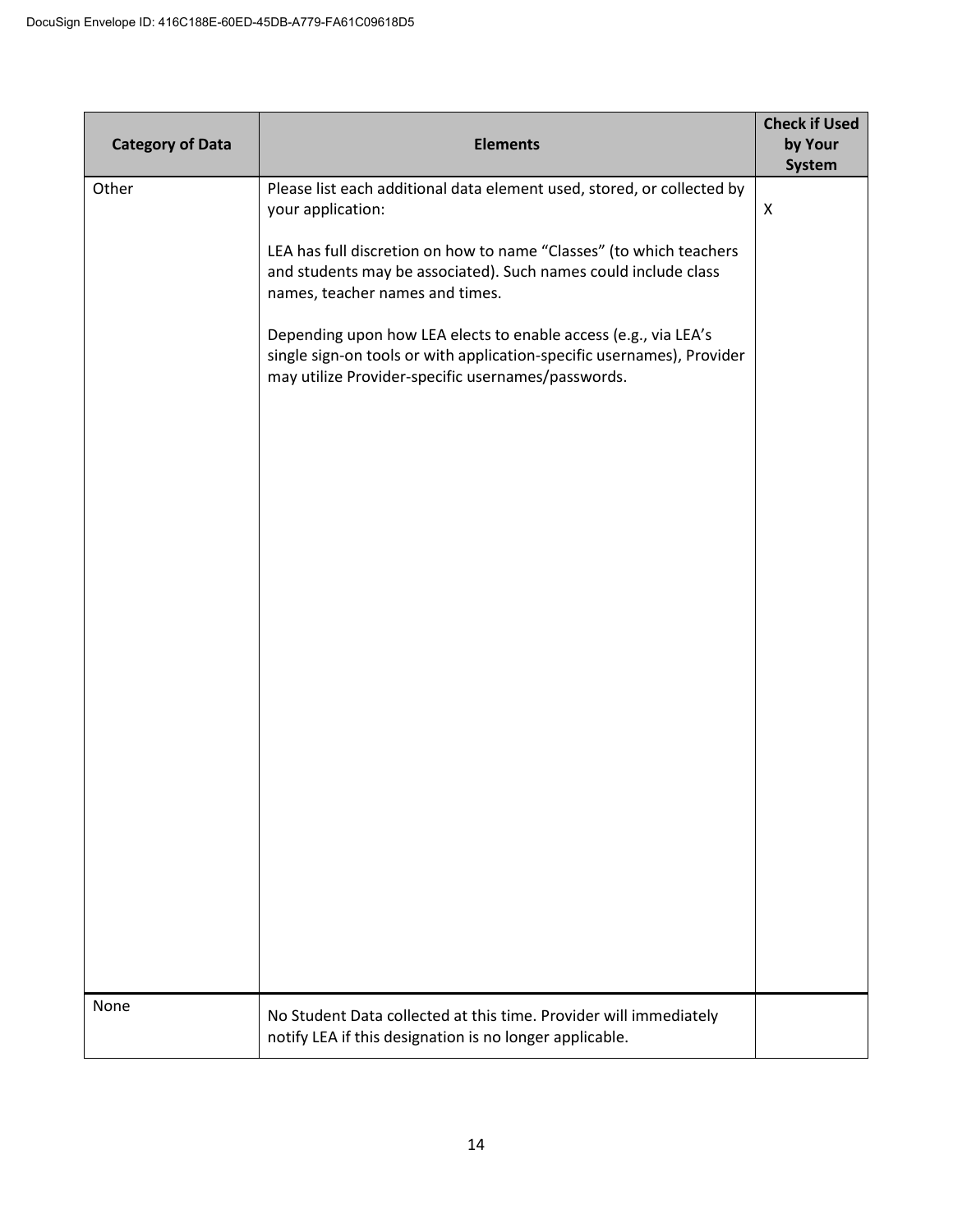#### **EXHIBIT "C" DEFINITIONS**

**De-Identified Data and De-Identification**: Records and information are considered to be de-identified when all personally identifiable information has been removed or obscured, such that the remaining information does not reasonably identify a specific individual, including, but not limited to, any information that, alone or in combination is linkable to a specific student and provided that the educational agency, or other party, has made a reasonable determination that a student's identity is not personally identifiable, taking into account reasonable available information.

**Educational Records**: Educational Records are records, files, documents, and other materials directly related to a student and maintained by the school or local education agency, or by a person acting for such school or local education agency, including but not limited to, records encompassing all the material kept in the student's cumulative folder, such as general identifying data, records of attendance and of academic work completed, records of achievement, and results of evaluative tests, health data, disciplinary status, test protocols and individualized education programs.

**Metadata**: means information that provides meaning and context to other data being collected; including, but not limited to: date and time records and purpose of creation Metadata that have been stripped of all direct and indirect identifiers are not considered Personally Identifiable Information.

**Operator**: means the operator of an internet website, online service, online application, or mobile application with actual knowledge that the site, service, or application is used for K–12 school purposes. Any entity that operates an internet website, online service, online application, or mobile application that has entered into a signed, written agreement with an LEA to provide a service to that LEA shall be considered an "operator" for the purposes of this section.

**Originating** LEA: An LEA who originally executes the DPA in its entirety with the Provider.

**Provider**: For purposes of the DPA, the term "Provider" means provider of digital educational software or services, including cloud-based services, for the digital storage, management, and retrieval of Student Data. Within the DPA the term "Provider" includes the term "Third Party" and the term "Operator" as used in applicable state statutes.

**Student Generated Content**: The term "student-generated content" means materials or content created by a student in the services including, but not limited to, essays, research reports, portfolios, creative writing, music or other audio files, photographs, videos, and account information that enables ongoing ownership of student content.

**School Official**: For the purposes of this DPA and pursuant to 34 CFR § 99.31(b), a School Official is a contractor that: (1) Performs an institutional service or function for which the agency or institution would otherwise use employees; (2) Is under the direct control of the agency or institution with respect to the use and maintenance of Student Data including Education Records; and (3) Is subject to 34 CFR § 99.33(a) governing the use and redisclosure of personally identifiable information from Education Records.

**Service Agreement**: Refers to the Contract, Purchase Order or Terms of Service or Terms of Use.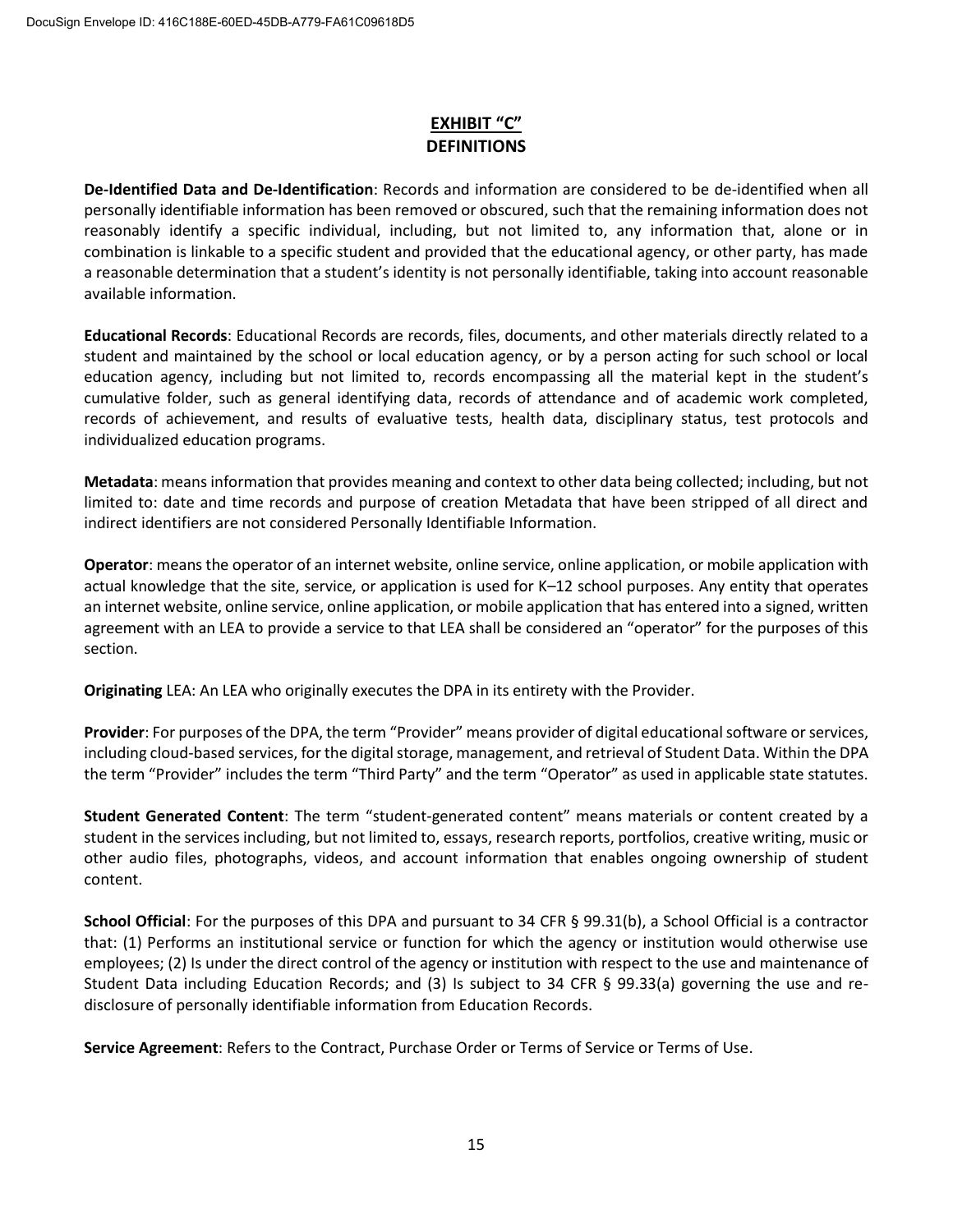**Student Data**: Student Data includes any data, whether gathered by Provider or provided by LEA or its users, students, or students' parents/guardians, that is descriptive of the student including, but not limited to, information in the student's educational record or email, first and last name, birthdate, home or other physical address, telephone number, email address, or other information allowing physical or online contact, discipline records, videos, test results, special education data, juvenile dependency records, grades, evaluations, criminal records, medical records, health records, social security numbers, biometric information, disabilities, socioeconomic information, individual purchasing behavior or preferences, food purchases, political affiliations, religious information, text messages, documents, student identifiers, search activity, photos, voice recordings, geolocation information, parents' names, or any other information or identification number that would provide information about a specific student. Student Data includes Meta Data. Student Data further includes "personally identifiable information (PII)," as defined in 34 C.F.R. § 99.3 and as defined under any applicable state law. Student Data shall constitute Education Records for the purposes of this DPA, and for the purposes of federal, state, and local laws and regulations. Student Data as specified in **Exhibit "B"** is confirmed to be collected or processed by the Provider pursuant to the Services. Student Data shall not constitute that information that has been anonymized or de-identified, or anonymous usage data regarding a student's use of Provider's services.

**Subprocessor:** For the purposes of this DPA, the term "Subprocessor" (sometimes referred to as the "Subcontractor") means a party other than LEA or Provider, who Provider uses for data collection, analytics, storage, or other service to operate and/or improve its service, and who has access to Student Data.

**Subscribing LEA**: An LEA that was not party to the original Service Agreement and who accepts the Provider's General Offer of Privacy Terms.

**Targeted Advertising:** means presenting an advertisement to a student where the selection of the advertisement is based on Student Data or inferred over time from the usage of the operator's Internet web site, online service or mobile application by such student or the retention of such student's online activities or requests over time for the purpose of targeting subsequent advertisements. "Targeted advertising" does not include any advertising to a student on an Internet web site based on the content of the web page or in response to a student's response or request for information or feedback.

**Third Party**: The term "Third Party" means a provider of digital educational software or services, including cloudbased services, for the digital storage, management, and retrieval of Education Records and/or Student Data, as that term is used in some state statutes. However, for the purpose of this DPA, the term "Third Party" when used to indicate the provider of digital educational software or services is replaced by the term "Provider."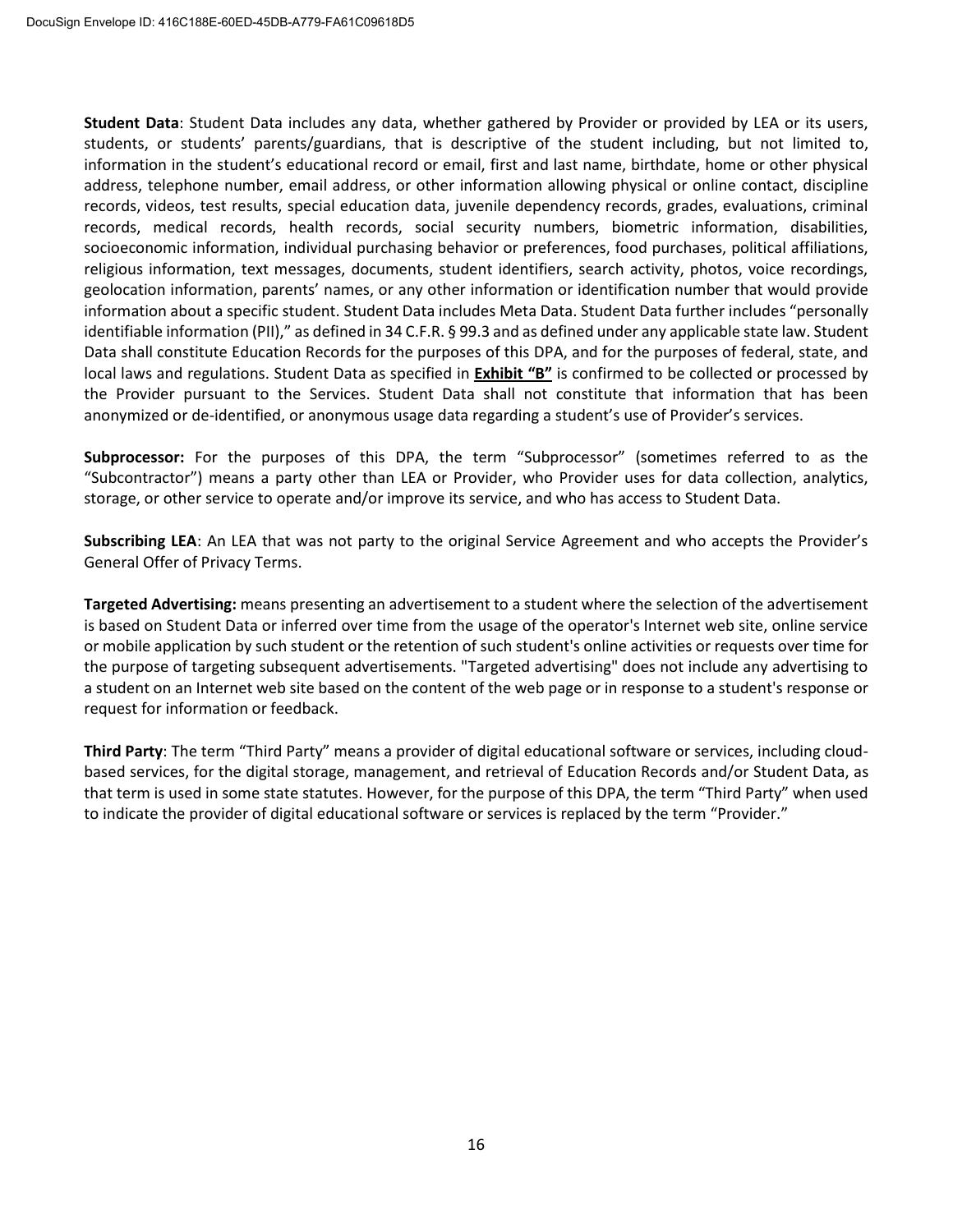#### **EXHIBIT "D" DIRECTIVE FOR DISPOSITION OF DATA**

[**Insert Name of District or LEA**] Provider to dispose of data obtained by Provider pursuant to the terms of the Service Agreement between LEA and Provider. The terms of the Disposition are set forth below:

#### 1. Extent of Disposition

Disposition is partial. The categories of data to be disposed of are set forth below or are found in an attachment to this Directive:

#### [**Insert categories of data here**]

\_\_\_\_\_ Disposition is Complete. Disposition extends to all categories of data.

2. Nature of Disposition

\_\_\_\_\_ Disposition shall be by destruction or deletion of data.

\_\_\_\_\_\_\_\_\_\_\_\_\_\_\_\_\_\_\_\_\_\_\_\_\_\_\_\_\_\_\_\_\_\_\_\_\_\_\_\_ \_\_\_\_\_\_\_\_\_\_\_\_\_\_\_\_\_\_

\_\_\_\_\_\_\_\_\_\_\_\_\_\_\_\_\_\_\_\_\_\_\_\_\_\_\_\_\_\_\_\_\_\_\_\_\_\_\_\_\_ \_\_\_\_\_\_\_\_\_\_\_\_\_\_

\_\_\_\_\_ Disposition shall be by a transfer of data. The data shall be transferred to the following site as follows:

[**Insert or attach special instructions**]

3. Schedule of Disposition

Data shall be disposed of by the following date:

\_\_\_\_\_ As soon as commercially practicable.

\_\_\_\_\_ By [**Insert Date**]

4. Signature

Authorized Representative of LEA Date

5. Verification of Disposition of Data

Authorized Representative of Company Theorem 2012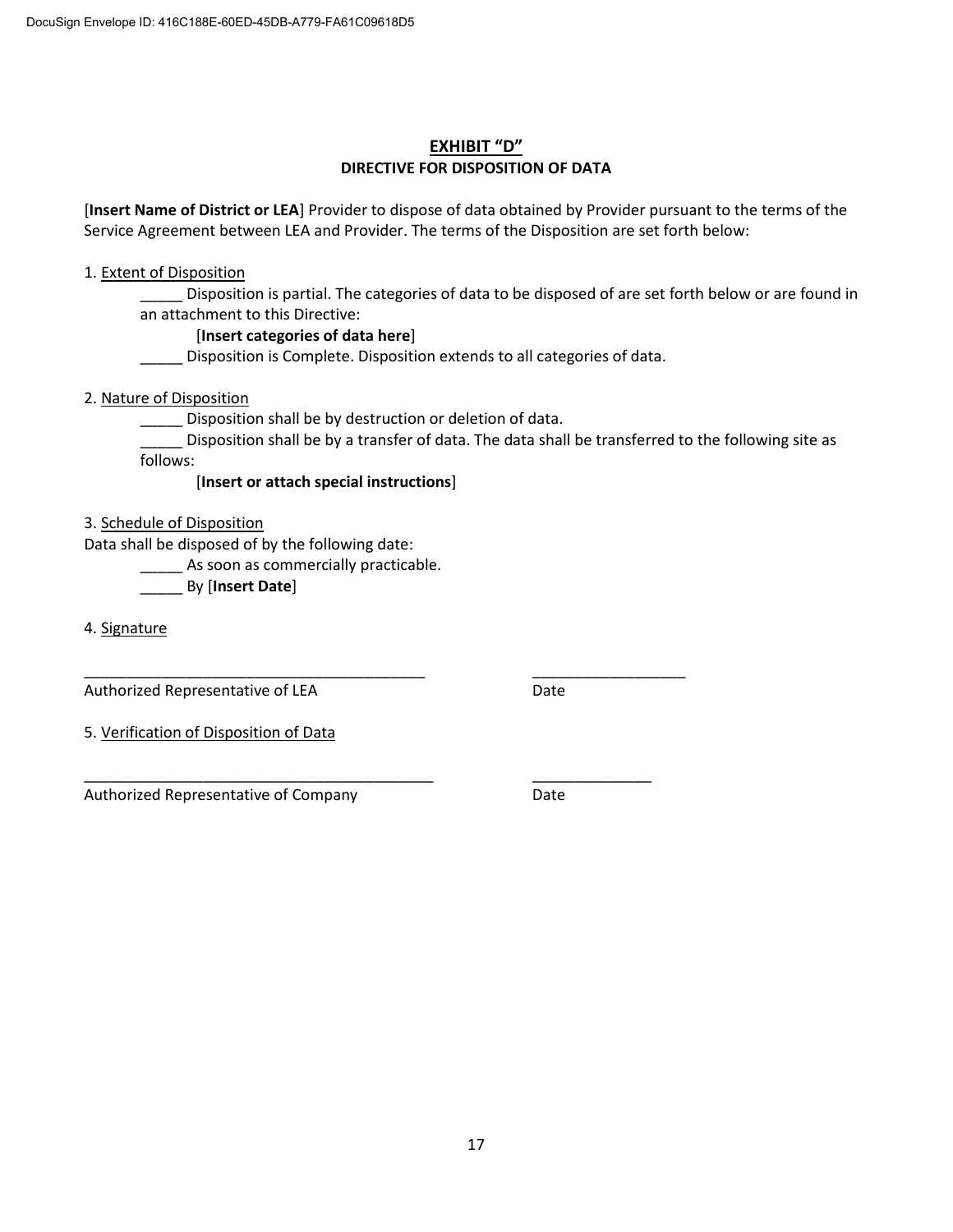#### **EXHIBIT "F" DATA SECURITY REQUIREMENTS**

#### **Adequate Cybersecurity Frameworks 2/24/2020**

The Education Security and Privacy Exchange ("Edspex") works in partnership with the Student Data Privacy Consortium and industry leaders to maintain a list of known and credible cybersecurity frameworks which can protect digital learning ecosystems chosen based on a set of guiding cybersecurity principles\* ("Cybersecurity Frameworks") that may be utilized by Provider .

|   | <b>MAINTAINING ORGANIZATION/GROUP</b>                                                   | <b>FRAMEWORK(S)</b>                                                                                                                  |
|---|-----------------------------------------------------------------------------------------|--------------------------------------------------------------------------------------------------------------------------------------|
| X | National Institute of Standards and<br>Technology                                       | NIST Cybersecurity Framework Version 1.1                                                                                             |
|   | National Institute of Standards and<br>Technology                                       | NIST SP 800-53, Cybersecurity Framework for<br>Improving Critical Infrastructure Cybersecurity<br>(CSF), Special Publication 800-171 |
|   | International Standards Organization                                                    | Information technology - Security techniques<br>- Information security management systems<br>(ISO 27000 series)                      |
|   | Secure Controls Framework Council, LLC                                                  | Security Controls Framework (SCF)                                                                                                    |
|   | Center for Internet Security                                                            | CIS Critical Security Controls (CSC, CIS Top 20)                                                                                     |
|   | Office of the Under Secretary of Defense for<br>Acquisition and Sustainment (OUSD(A&S)) | <b>Cybersecurity Maturity Model Certification</b><br>(CMMC, ~FAR/DFAR)                                                               |

Cybersecurity Frameworks

*Please visit http://www.edspex.org for further details about the noted frameworks.*

\*Cybersecurity Principles used to choose the Cybersecurity Frameworks are located here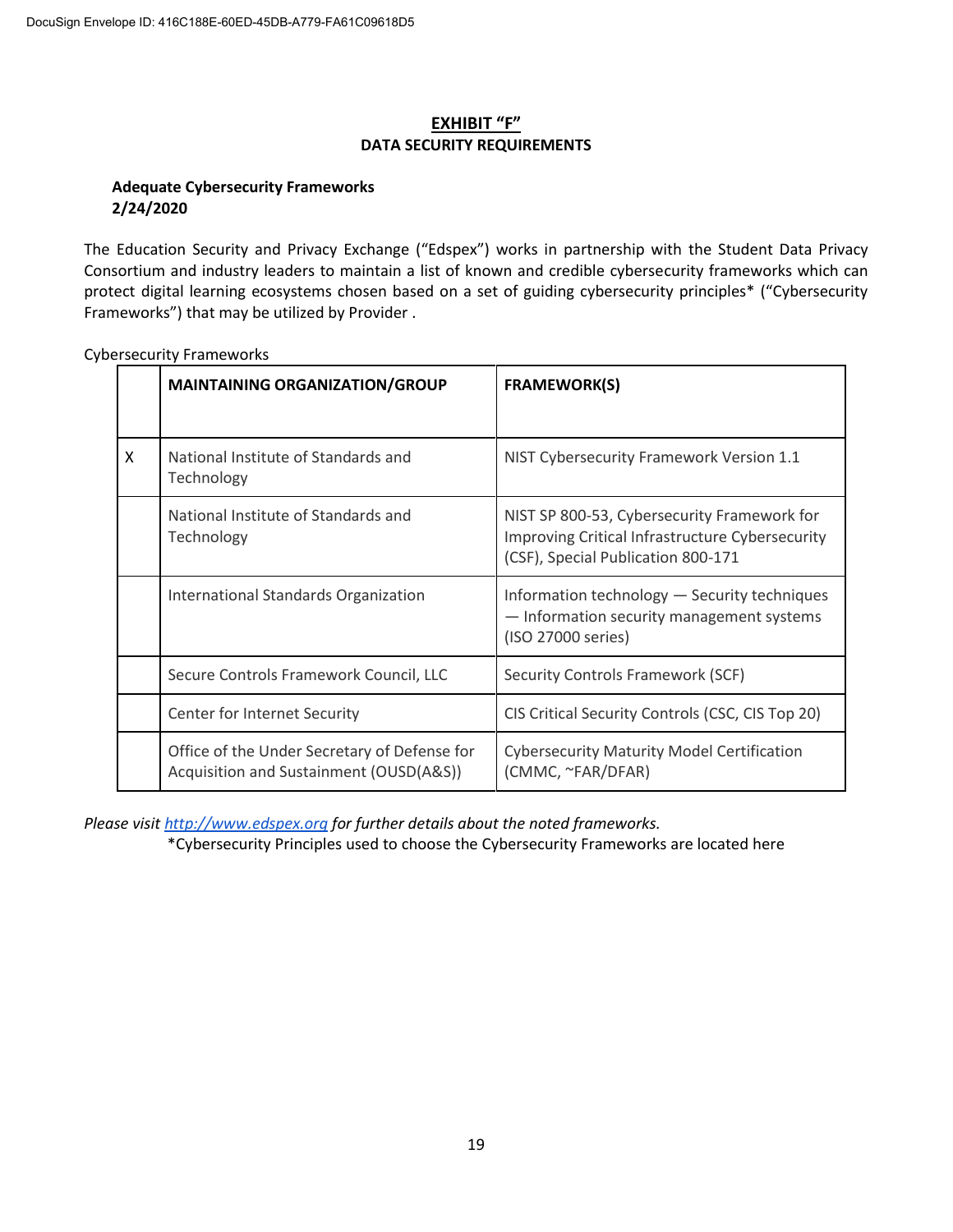## **EXHIBIT "G" Massachusetts**

**WHEREAS,** the documents and data transferred from LEAs and created by the Provider's Services are also subject to several state laws in Massachusetts. Specifically, those laws are 603 C.M.R. 23.00, Massachusetts General Law, Chapter 71, Sections 34D to 34H and 603 CMR 28.00; and

**WHEREAS,** the Parties wish to enter into these supplemental terms to the DPA to ensure that the Services provided conform to the requirements of the privacy laws referred to above and to establish implementing procedures and duties;

**WHEREAS,** the Parties wish these terms to be hereby incorporated by reference into the DPA in their entirety for Massachusetts;

- 1. In Article IV, Section 2, replace "otherwise authorized," with "otherwise required" and delete "or stated in the Service Agreement."
- 2. All employees of the Provider who will have direct contact with students shall pass criminal background checks.
- 3. In Article V, Section 1 Data Storage: Massachusetts does not require data to be stored within the United States.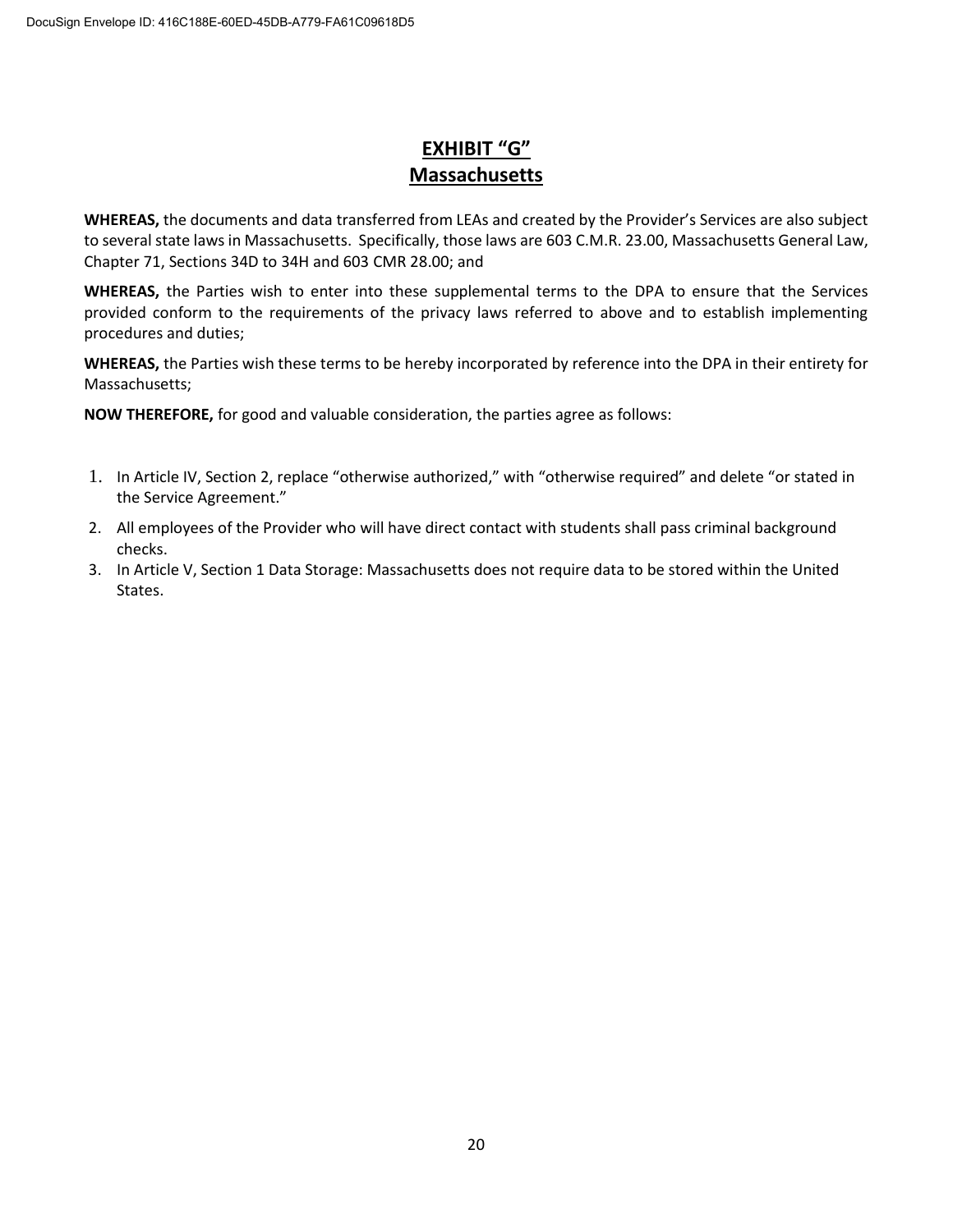## **EXHIBIT "G" Maine**

**WHEREAS,** the documents and data transferred from LEAs and created by the Provider's Services are also subject to several state laws in Maine. Specifically, those laws are 20-A M.R.S. §6001-6005.; 20-A M.R.S. §951 et. seq., Maine Unified Special Education Regulations, Maine Dep't of Edu. Rule Ch. 101; and

**WHEREAS,** the Parties wish to enter into these supplemental terms to the DPA to ensure that the Services provided conform to the requirements of the privacy laws referred to above and to establish implementing procedures and duties;

**WHEREAS,** the Parties wish these terms to be hereby incorporated by reference into the DPA in their entirety for Maine;

- 1. In Article IV, Section 2, replace "otherwise authorized," with "otherwise required" and delete "or stated in the Service Agreement."
- 2. All employees of the Provider who will have direct contact with students shall pass criminal background checks.
- 3. In Article V, Section 1 Data Storage: Maine does not require data to be stored within the United States.
- 4. The Provider may not publish on the Internet or provide for publication on the Internet any Student Data.
- 5. If the Provider collects student social security numbers, the Provider shall notify the LEA of the purpose the social security number will be used and provide an opportunity not to provide a social security number if the parent and/or student elects.
- 6. The parties agree that the definition of Student Data in Exhibit "C" includes the name of the student's family members, the student's place of birth, the student's mother's maiden name, results of assessments administered by the State, LEA or teacher, including participating information, course transcript information, including, but not limited to, courses taken and completed, course grades and grade point average, credits earned and degree, diploma, credential attainment or other school exit information, attendance and mobility information between and within LEAs within Maine, student's gender, race and ethnicity, educational program participation information required by state or federal law and email.
- 7. The parties agree that the definition of Student Data in Exhibit "C" includes information that:
	- a. Is created by a student or the student's parent or provided to an employee or agent of the LEA or a Provider in the course of the student's or parent's use of the Provider's website, service or application for kindergarten to grade 12 school purposes;
	- b. Is created or provided by an employee or agent of the LEA, including information provided to the Provider in the course of the employee's or agent's use of the Provider's website, service or application for kindergarten to grade 12 school purposes; or
	- c. Is gathered by the Provider through the operation of the Provider's website, service or application for kindergarten to grade 12 school purposes.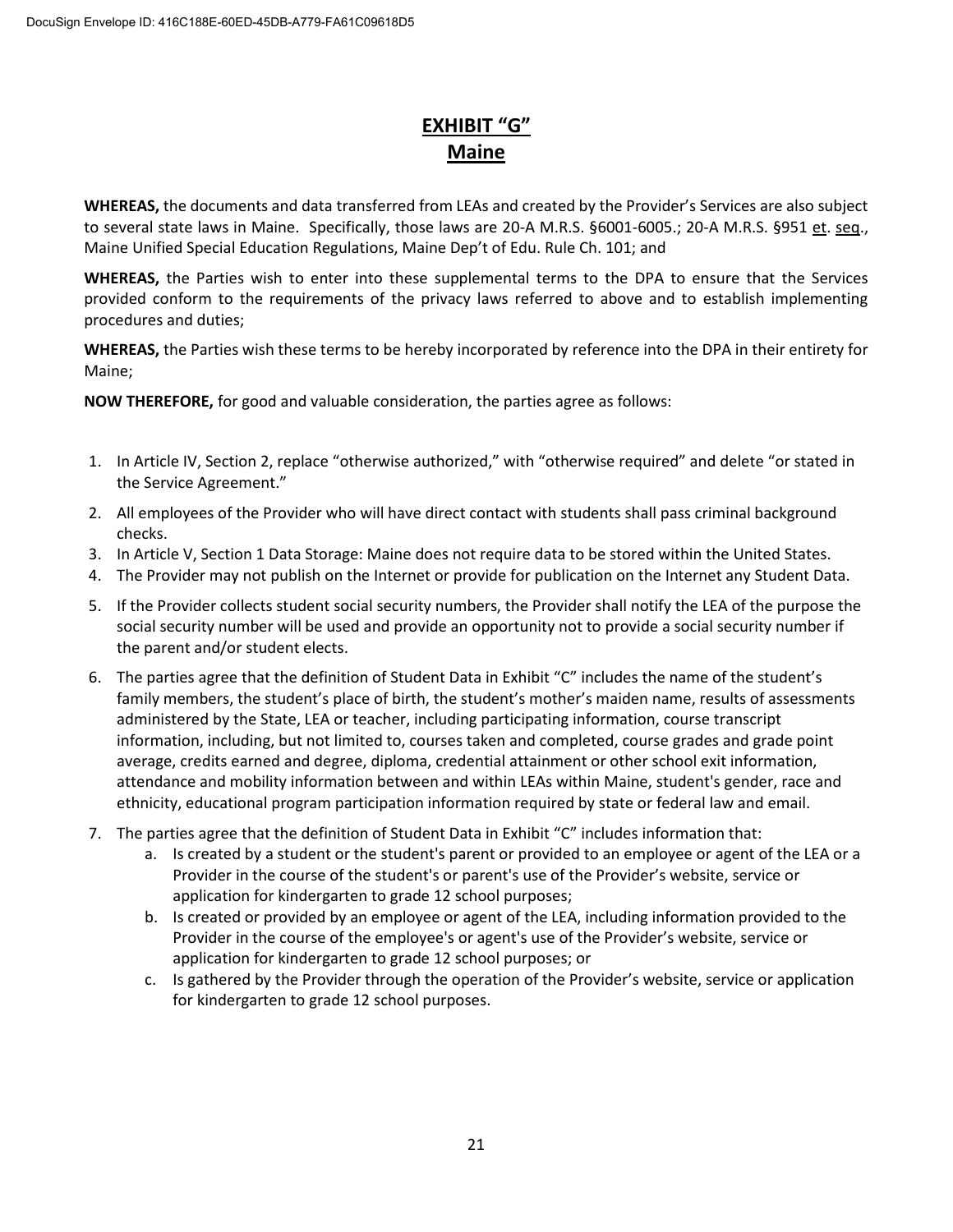## **EXHIBIT "G" Rhode Island**

**WHEREAS,** the documents and data transferred from LEAs and created by the Provider's Services are also subject to several state laws in Rhode Island. Specifically, those laws are R.I.G.L. 16-71-1, et. seq., R.I.G.L. 16-104-1, and R.I.G.L., 11-49.3 et. seq.; and

**WHEREAS,** the Parties wish to enter into these supplemental terms to the DPA to ensure that the Services provided conform to the requirements of the privacy laws referred to above and to establish implementing procedures and duties;

**WHEREAS,** the Parties wish these terms to be hereby incorporated by reference into the DPA in their entirety for Rhode Island;

- 1. In Article IV, Section 2, replace "otherwise authorized," with "otherwise required" and delete "or stated in the Service Agreement."
- 2. All employees of the Provider who will have direct contact with students shall pass criminal background checks.
- 3. In Article V, Section 1 Data Storage: Rhode Island does not require data to be stored within the United States.
- 4. The Provider agrees that this DPA serves as its written certification of its compliance with R.I.G.L. 16- 104-1.
- 5. The Provider agrees to implement and maintain a risk-based information security program that contains reasonable security procedures.
- 6. In the case of a data breach, as a part of the security breach notification outlined in Article V, Section 4(1), the Provider agrees to provide the following additional information:
	- **i.** Information about what the Provider has done to protect individuals whose information has been breached, including toll free numbers and websites to contact:
		- 1. The credit reporting agencies
		- 2. Remediation service providers
		- 3. The attorney general
	- **ii.** Advice on steps that the person whose information has been breached may take to protect himself or herself.
	- **iii.** A clear and concise description of the affected parent, legal guardian, staff member, or eligible student's ability to file or obtain a police report; how an affected parent, legal guardian, staff member, or eligible student's requests a security freeze and the necessary information to be provided when requesting the security freeze; and that fees may be required to be paid to the consumer reporting agencies.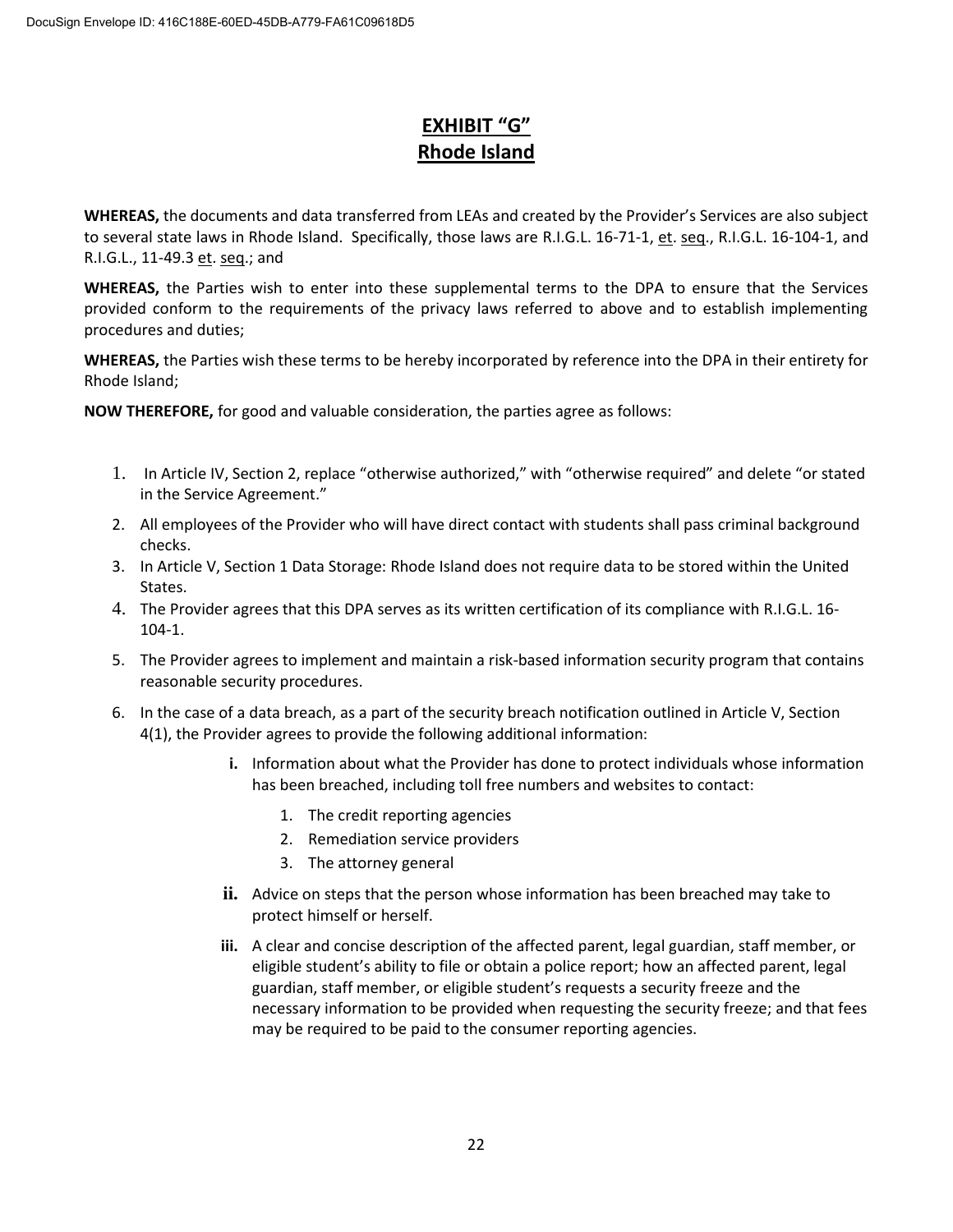## **EXHIBIT "G" New Hampshire**

**WHEREAS,** the documents and data transferred from LEAs and created by the Provider's Services are also subject to several state laws in New Hampshire. Specifically, those laws are RSA 189:1-e and 189:65-68-a; RSA 186; NH Admin. Code Ed. 300 and NH Admin. Code Ed. 1100; and

**WHEREAS,** the Parties wish to enter into these supplemental terms to the DPA to ensure that the Services provided conform to the requirements of the privacy laws referred to above and to establish implementing procedures and duties;

**WHEREAS,** the Parties wish these terms to be hereby incorporated by reference into the DPA in their entirety for New Hampshire;

**NOW THEREFORE,** for good and valuable consideration, the parties agree as follows:

- 1. All references in the DPA to "Student Data" shall be amended to state "Student Data and Teacher Data." **"**Teacher Data" is defined as at least the following:
- Social security number. Date of birth. Personal street address. Personal email address. Personal telephone number Performance evaluations.

Other information that, alone or in combination, is linked or linkable to a specific teacher, paraprofessional, principal, or administrator that would allow a reasonable person in the school community, who does not have personal knowledge of the relevant circumstances, to identify any with reasonable certainty.

Information requested by a person who the department reasonably believes or knows the identity of the teacher, paraprofessional, principal, or administrator to whom the education record relates.

"Teacher" means teachers, paraprofessionals, principals, school employees, contractors, and other administrators.

- **2.** In order to perform the Services described in the DPA, the LEA shall provide the categories of Teacher Data described in the Schedule of Data, attached hereto as **Exhibit "I".**
- 3. In Article IV, Section 2, replace "otherwise authorized," with "otherwise required" and delete "or stated in the Service Agreement."
- 4. In Article V, Section 1 Data Storage: New Hampshire does not require data to be stored within the United States.
- 5. In Article IV, Section 7 amend each reference to "students," to state: "students, teachers,…"
- 6. All employees of the Provider who will have direct contact with students shall pass criminal background checks.
- 7. Provider is prohibited from leasing, renting, or trading Student Data or Teacher Data to (a) market or advertise to students, teachers, or families/guardians; (b) inform, influence, or enable marketing, advertising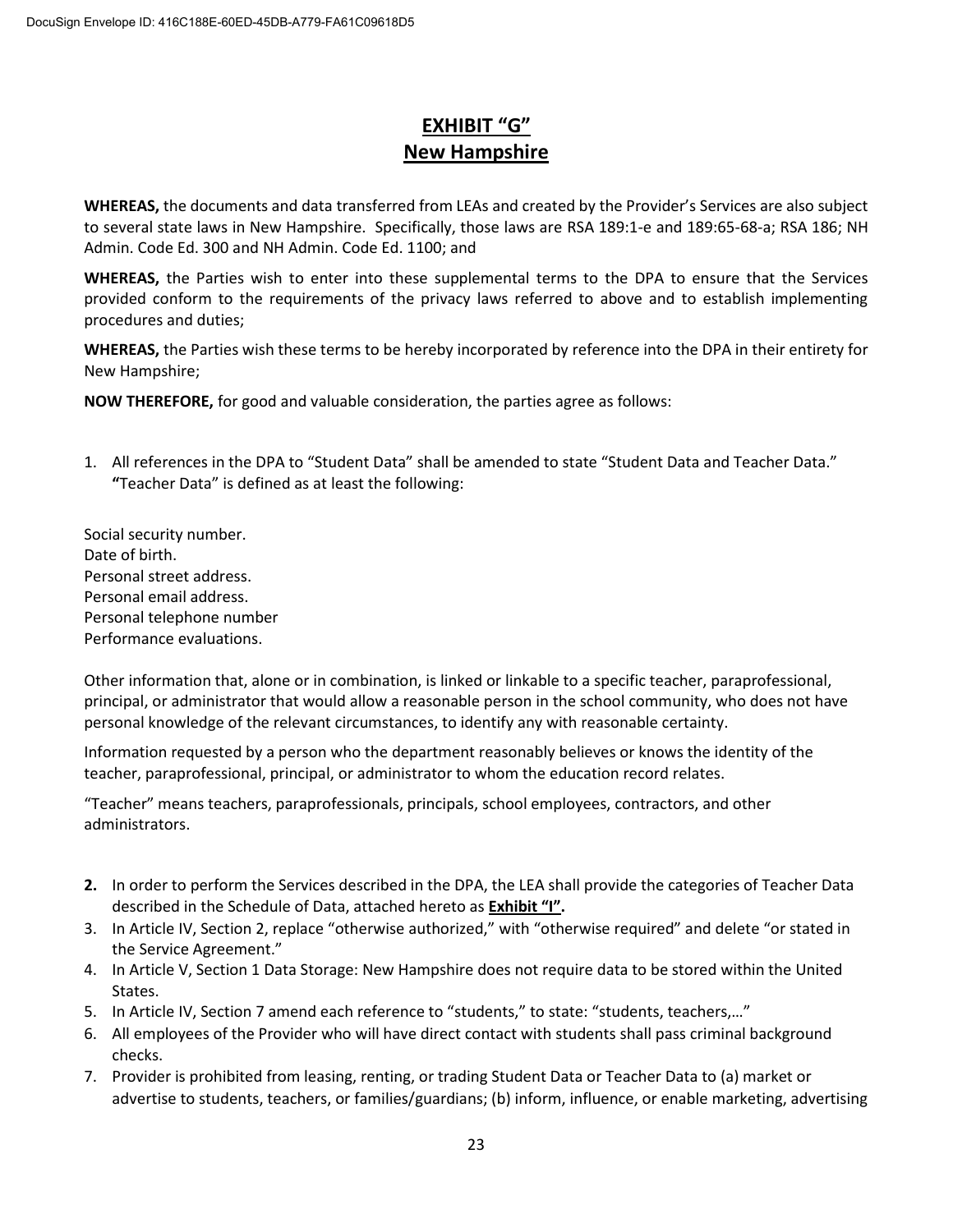or other commercial efforts by a Provider; (c) develop a profile of a student, teacher, family member/guardian or group, for any commercial purpose other than providing the Service to LEA; or (d) use the Student Data and Teacher Data for the development of commercial products or services, other than as necessary to provide the Service to the LEA. This section does not prohibit Provider from using Student Data and Teacher Data for adaptive learning or customized student learning purposes.

- 8. The Provider agrees to the following privacy and security standards. Specifically, the Provider agrees to:
	- (1) Limit system access to the types of transactions and functions that authorized users, such as students, parents, and LEA are permitted to execute;
	- (2) Limit unsuccessful logon attempts;
	- (3) Employ cryptographic mechanisms to protect the confidentiality of remote access sessions;
	- (4) Authorize wireless access prior to allowing such connections;
	- (5) Create and retain system audit logs and records to the extent needed to enable the monitoring, analysis, investigation, and reporting of unlawful or unauthorized system activity;
	- (6) Ensure that the actions of individual system users can be uniquely traced to those users so they can be held accountable for their actions;
	- (7) Establish and maintain baseline configurations and inventories of organizational systems (including hardware, software, firmware, and documentation) throughout the respective system development life cycles;
	- (8) Restrict, disable, or prevent the use of nonessential programs, functions, ports, protocols, and services;
	- (9) Enforce a minimum password complexity and change of characters when new passwords are created;
	- (10)Perform maintenance on organizational systems;
	- (11)Provide controls on the tools, techniques, mechanisms, and personnel used to conduct system maintenance;
	- (12)Ensure equipment removed for off-site maintenance is sanitized of any Student Data or Teacher Data in accordance with NIST SP 800-88 Revision 1;
	- (13)Protect (i.e., physically control and securely store) system media containing Student Data or Teacher Data, both paper and digital;
	- (14)Sanitize or destroy system media containing Student Data or Teacher Data in accordance with NIST SP 800-88 Revision 1 before disposal or release for reuse;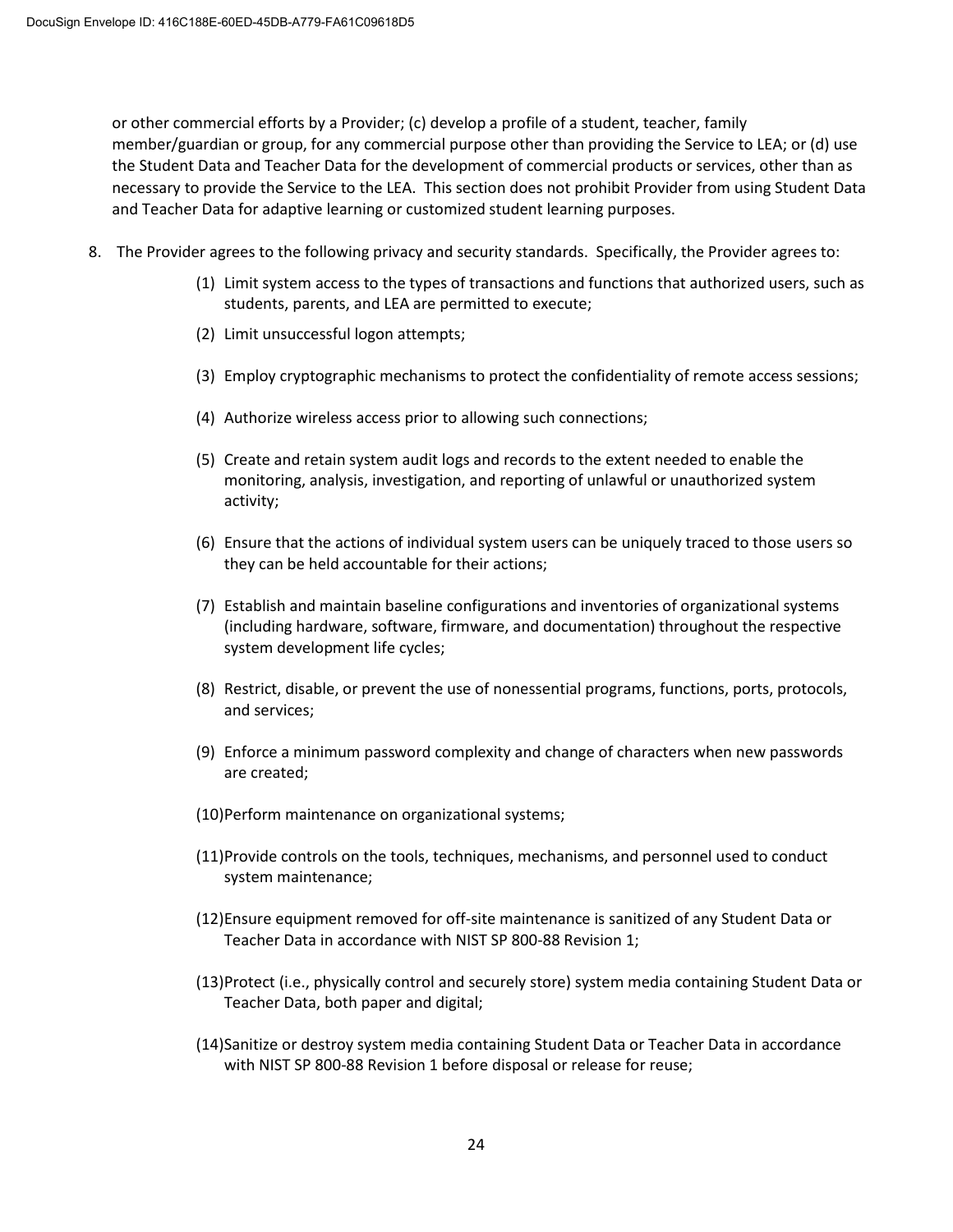- (15)Control access to media containing Student Data or Teacher Data and maintain accountability for media during transport outside of controlled areas;
- (16)Periodically assess the security controls in organizational systems to determine if the controls are effective in their application and develop and implement plans of action designed to correct deficiencies and reduce or eliminate vulnerabilities in organizational systems;
- (17)Monitor, control, and protect communications (i.e., information transmitted or received by organizational systems) at the external boundaries and key internal boundaries of organizational systems;
- (18)Deny network communications traffic by default and allow network communications traffic by exception (i.e., deny all, permit by exception);
- (19)Protect the confidentiality of Student Data and Teacher Data at rest;
- (20)Identify, report, and correct system flaws in a timely manner;
- (21)Provide protection from malicious code (i.e. Antivirus and Antimalware) at designated locations within organizational systems;
- (22)Monitor system security alerts and advisories and take action in response; and
- (23)Update malicious code protection mechanisms when new releases are available.

Alternatively, the Provider agrees to comply with one of the following standards: (1) NIST SP 800-171 rev 2, Basic and Derived Requirements; (2) NIST SP 800-53 rev 4 or newer, Low Impact Baseline or higher; (3) FedRAMP (Federal Risk and Authorization Management Program); (4) ISO/IEC 27001:2013; (5) Center for Internet Security (CIS) Controls, v. 7.1, Implementation Group 1 or higher; (6) AICPA System and Organization Controls (SOC) 2, Type 2; and (7) Payment Card Industry Data Security Standard (PCI DSS), v3.2.1. The Provider will provide to the LEA on an annual basis and upon written request demonstration of successful certification of these alternative standards in the form of a national or international Certification document; an Authorization to Operate (ATO) issued by a state or federal agency, or by a recognized security standards body; or a Preliminary Authorization to Operate (PATO) issued by the FedRAMP Joint Authorization Board (JAB).

- 9. In the case of a data breach, as a part of the security breach notification outlined in Article V, Section 4(1), the Provider agrees to provide the following additional information:
	- i. The estimated number of students and teachers affected by the breach, if any.
- 10. The parties agree to add the following categories into the definition of Student Data: the name of the student's parents or other family members, place of birth, social media address, unique pupil identifier, and credit card account number, insurance account number, and financial services account number.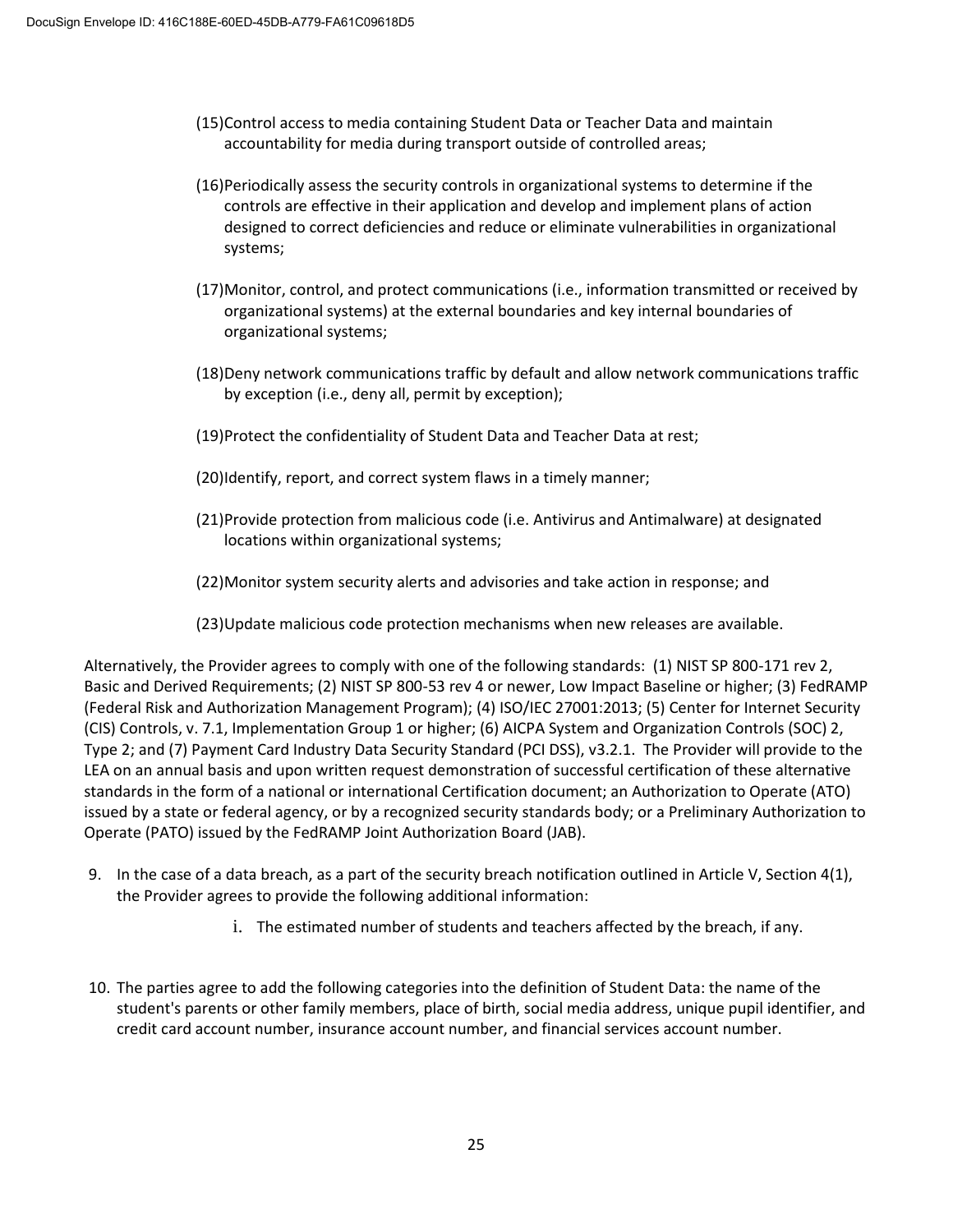| <b>EXHIBIT "I" - TEACHER DATA</b>           |                                                                                        |                                           |
|---------------------------------------------|----------------------------------------------------------------------------------------|-------------------------------------------|
| <b>Category of Data</b>                     | <b>Elements</b>                                                                        | <b>Check if used</b><br>by your<br>system |
| Application                                 | IP Addresses of users, Use of cookies etc.                                             | X                                         |
| <b>Technology Meta</b><br>Data              | Other application technology meta data-Please specify:                                 | X - UDID                                  |
| <b>Application Use</b><br><b>Statistics</b> | Meta data on user interaction with application                                         | х                                         |
| Communications                              | Online communications that are captured (emails, blog entries)                         |                                           |
| Demographics                                | Date of Birth<br>Place of Birth<br><b>Social Security Number</b><br>Ethnicity or race  |                                           |
|                                             | Other demographic information-Please specify:                                          |                                           |
| <b>Personal Contact</b>                     | <b>Personal Address</b><br><b>Personal Email</b>                                       |                                           |
| Information                                 | Personal Phone                                                                         |                                           |
| Performance<br>evaluations                  | Performance Evaluation Information                                                     |                                           |
|                                             | Teacher scheduled courses                                                              | $X$ – see note<br>in Other (Ex B)         |
| Schedule                                    | Teacher calendar                                                                       | $X$ – see note in<br>Other (Ex B)         |
|                                             | <b>Medical alerts</b>                                                                  |                                           |
| Special<br>Information                      | Teacher disability information                                                         |                                           |
|                                             | Other indicator information-Please specify:                                            |                                           |
|                                             | Local (School district) ID number                                                      |                                           |
|                                             | State ID number                                                                        |                                           |
| Teacher                                     | Vendor/App assigned student ID number                                                  | $X$ – see note                            |
| Identifiers                                 | Teacher app username                                                                   | in Other (Ex B)                           |
|                                             | Teacher app passwords                                                                  | $X$ – see note<br>in Other (Ex B)         |
| Teacher In App<br>Performance               | Program/application performance                                                        |                                           |
| <b>Teacher Survey</b>                       |                                                                                        |                                           |
| Responses                                   | Teacher responses to surveys or questionnaires                                         |                                           |
| Teacher work                                | Teacher generated content; writing, pictures etc.                                      |                                           |
|                                             | Other teacher work data -Please specify:                                               |                                           |
| Education                                   | Course grades from schooling                                                           |                                           |
|                                             | Other transcript data -Please specify:                                                 |                                           |
| Other                                       | Please list each additional data element used, stored or collected by your application |                                           |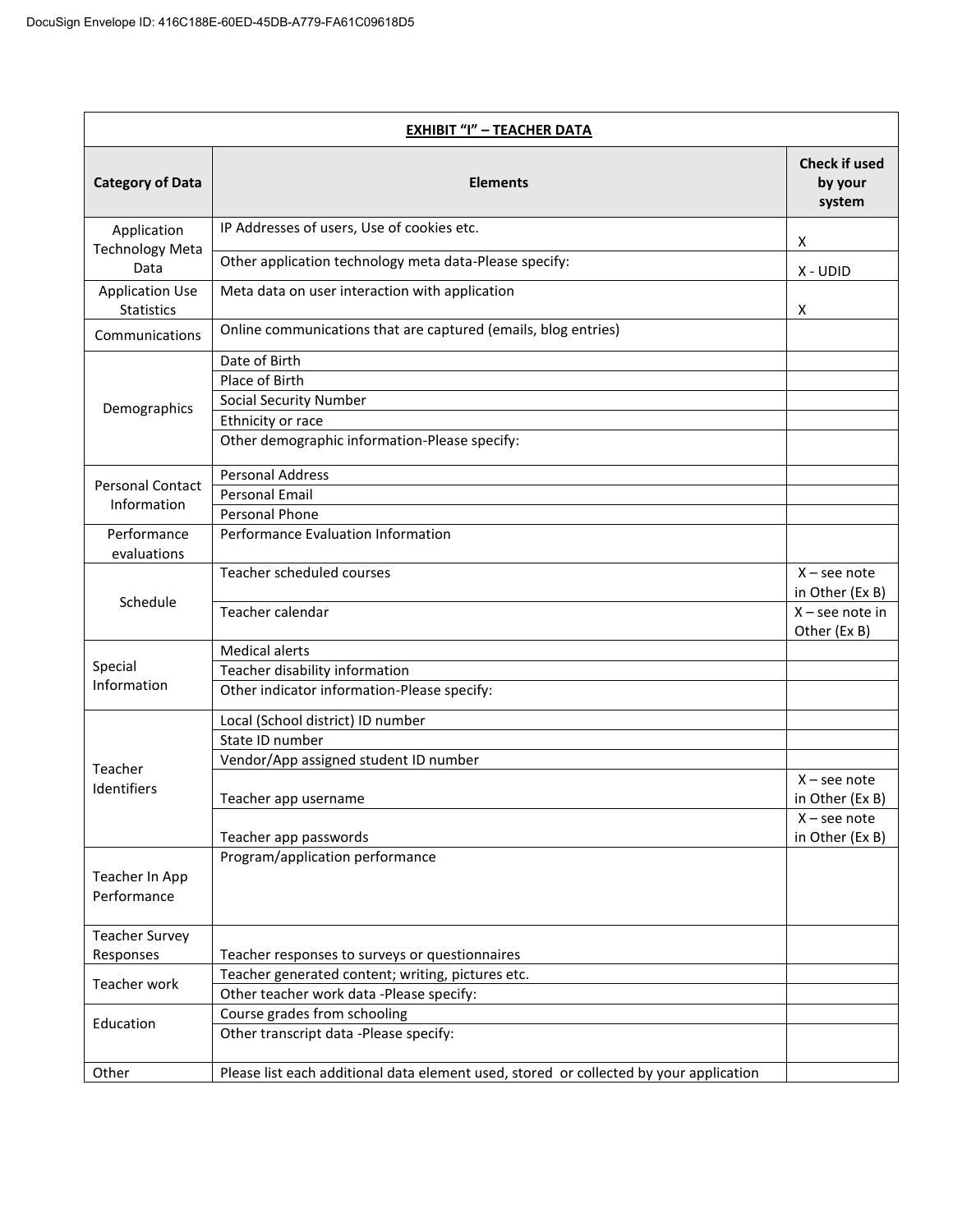## **EXHIBIT "G" Vermont**

**WHEREAS,** the documents and data transferred from LEAs and created by the Provider's Services are also subject to several state laws in Vermont. Specifically, those laws are 9 VSA 2443 to 2443f; 16 VSA 1321 to 1324; and

**WHEREAS,** the Parties wish to enter into these supplemental terms to the DPA to ensure that the Services provided conform to the requirements of the privacy laws referred to above and to establish implementing procedures and duties;

**WHEREAS,** the Parties wish these terms to be hereby incorporated by reference into the DPA in their entirety for Vermont;

- 1. In Article IV, Section 2, replace "otherwise authorized," with "otherwise required" and delete "or stated in the Service Agreement."
- 2. All employees of the Provider who will have direct contact with students shall pass criminal background checks.
- 3. In Article V, Section 1 Data Storage: Vermont does not require data to be stored within the United States.